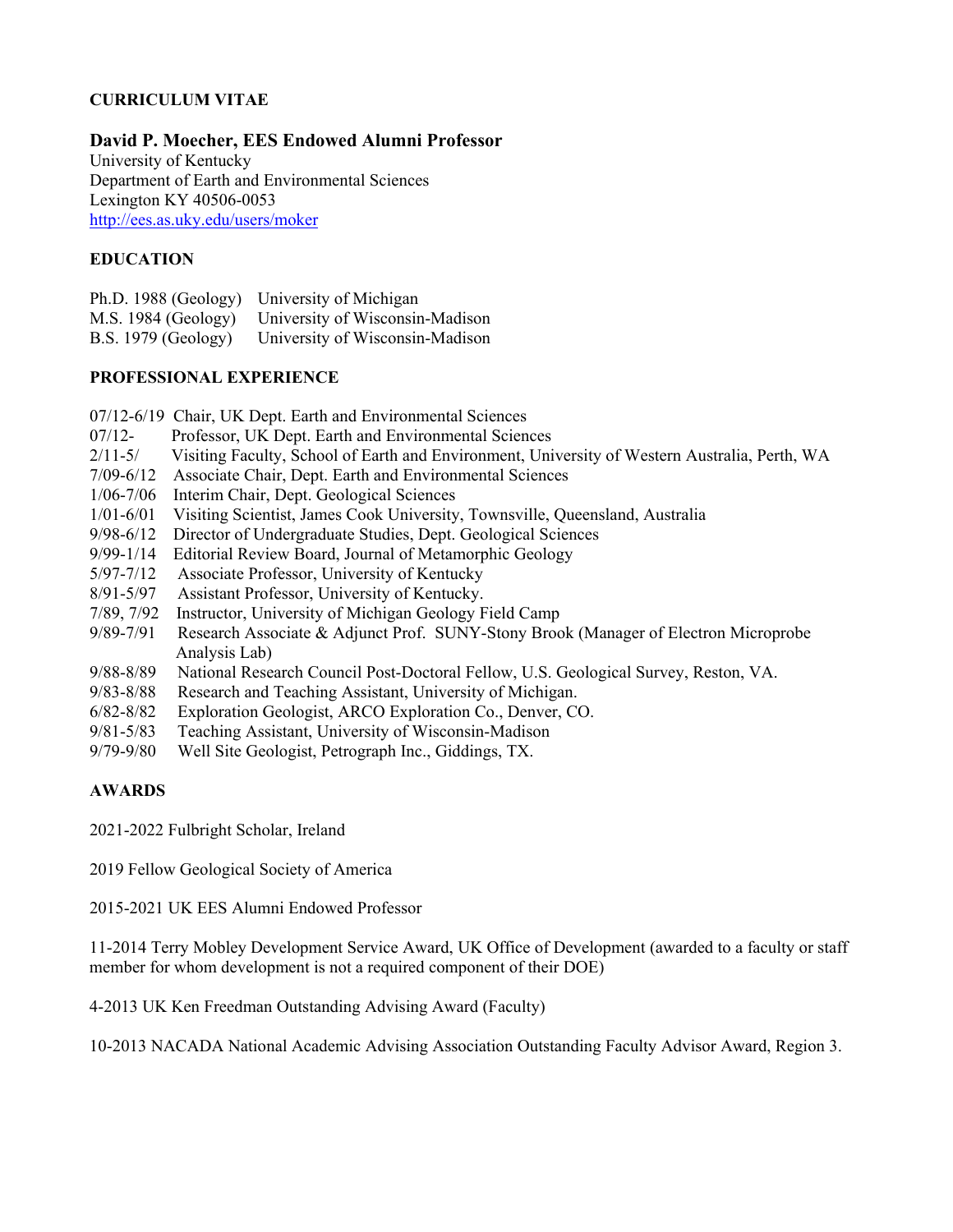# **PUBLICATIONS**

# **Refereed Research Journal Articles (published or in press; listed reverse chronologically; \* = UK graduate student advisee)**

- 59. **Moecher, D.P.,** Tohver, E., Samson, S.D., 2022, Potential Terrane Relationships Between Laurentia and Amazonia during the Grenville Orogenic Cycle: A Synthesis of the U-Pb Zircon and Pb Isotope Records. Accepted pending revisions, *Geological Society America Memoir: Assembling Laurentia*.
- 58. Clay\*, J.M., **Moecher, D.P.**, Bowersox, J.R., 2021, Detrital Zircon U-Pb Geochronology of the Late Mesoproterozoic Middle Run Formation, (Kentucky – Ohio, U.S.A.): Implications for Grenvillian Orogenesis and Foreland Basin Evolution in the North American Midcontinent. *Precambrian Research*, v. 364, 106332.
- 57. Makovsky, K., Samson, S., **Moecher, D.,** and Amidon, W., 2021, Timing of Grenville magmatism in the French Broad Massif, southern Blue Ridge, North Carolina, USA: New in situ zircon U-Pb geochronology and implications for timing of Rodinian Orogenesis in eastern Laurentia. *Precambrian Research*, v. 363, 106313.
- 56. **Moecher, D.P.,** McCulla\*, J.K., Massey\*, M.A., 2021, Zircon and monazite geochronology in the Palmer Zone of Transpression, south-central New England, U.S.A.: Constraints on timing of deformation, highgrade metamorphism and lithospheric foundering during late Paleozoic oblique collision in the northern Appalachian Orogen: *Geological Society of America Bulletin*, v. 133, p. 1021-1038, [doi.org/10.1130/B35744.1](https://doi.org/10.1130/B35744.1)
- 55. **Moecher, D.P**., Harris\*, F., Larkin\*, E.A., Walsh\*, K.B., Quinn\*, R.J., Anderson\*, E.D., Satkoski, A.M., Samson, S.D., Tohver, E., 2020, Zircon U-Pb geochronology and Nd-Pb isotope geochemistry of Blue Ridge basement in the eastern Great Smoky Mountains, U.S.A.: Implications for the Proterozoic tectonic evolution of southeastern Laurentia: *American Journal of Science*, v. 320, p. 677-729.
- 54. Zotto\*, S.C., **Moecher, D.P.,** Niemi, N.A., Thigpen, J.R., Samson, S.D., 2020, Persistence of Grenville dominance in Laurentian detrital zircon age systematics explained by sedimentary recycling: Evidence from detrital zircon double-dating and detrital monazite textures and geochronology: *Geology*, v. 48, p. 792-797.
- 53. **Moecher, D.P**., Kelly\*, E.M., Hietpas, J., Samson, S.D., 2019, Proof of recycling in clastic sedimentary systems from textural analysis and geochronology of detrital monazite: Implications for detrital mineral provenance analysis. *Geological Society of America Bulletin,* v. 131, p. 1115-1132.
- 52. Samson, S.D., **Moecher, D.P**., Satkoski, A., 2018, Inherited, enriched, heated, or recycled? Examining potential causes of Earth's most zircon fertile magmatic episode. *Lithos*, v. 314-315, p. 350-359.
- 51. **Moecher, D.P.,** Bowersox, J.R., Hickman, J.B., 2018, Zircon U-Pb geochronology of two basement cores (Kentucky, U.S.A.) and implications for Late Mesoproterozoic sedimentation and tectonics in the eastern Midcontinent. *Journal of Geology,* v. 126, p. 25-39.
- 50. Massey\*, M.A., **Moecher, D.P**., Walker\*, T.B., O'Brien\*, T., Rohrer\*, L.P., 2017, The role and extent of dextral transpression and lateral escape on the post-Acadian tectonic evolution of south-central New England. *American Journal of Science* v. 317, p. 34-94.
- 49. Leib\*, S.E, **Moecher, D.P**., Steltenpohl, M.G., Andresen, A., 2016, Thermobarometry of metamorphosed pseudotachylyte and associated mylonite: Constraints on dynamic co-seismic rupture depth attending Caledonian extension, north Norway. *Tectonophysics,* v. 682, p. 85-95.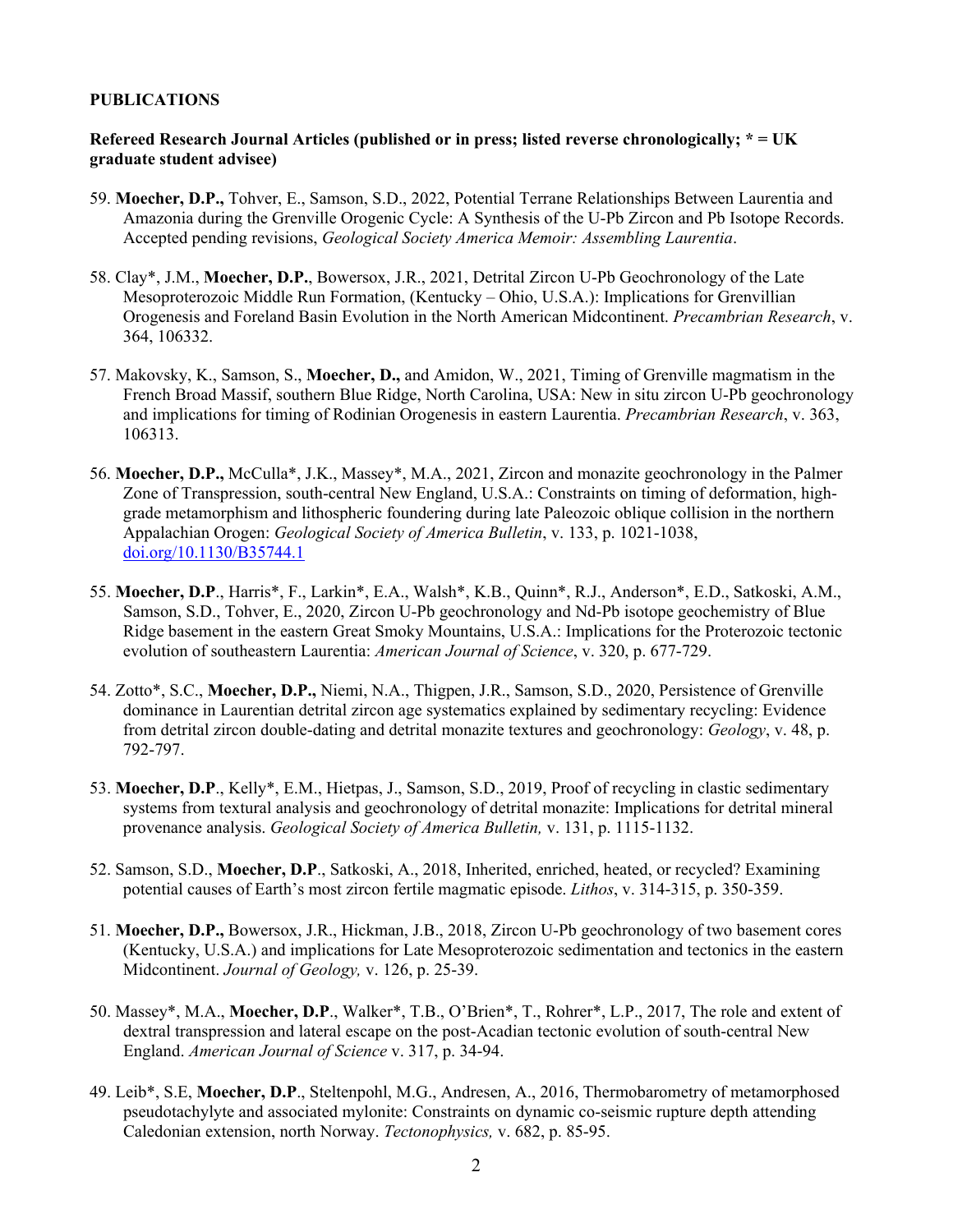- 48. **Moecher, D.P**., McDowell, S.M., Samson, S.D., Miller, C.F., 2014, Ti-in-zircon thermometry and crystallization modeling support "hot" Grenville granite hypothesis. *Geology,* v. 42, p. 362-365.
- 47. Hietpas, J., Samson, S., Speir, J., **Moecher, D**. 2014, Assessing detrital garnet chemical composition as a quantitative provenance tool: A multivariate statistical approach. *Journal of Sedimentary Research*, v. 83, p. 1181-1197.
- 46**.** Hower, J.C., Groppo, J.G., Joshi, P., Dai, S., **Moecher, D.P**., Johnston, M.N., 2013 Location of cerium in coal-combustion fly ashes: Implications for recovery of lanthanides. In press, *Coal Combustion and Gasification Products* v. 5, p. 73-78, doi: 10.4177/CCGP-D-13-00007.1.
- 45. Massey\*, M.A., **Moecher, D.P.** 2013, Transpression, extrusion, partitioning, and lateral escape in the middle crust: significance of structures, fabrics, kinematics, and geochronology in the Bronson Hill zone, southern New England, U.S.A. *Journal of Structural Geology*, v. 55, p. 62-78.
- 44. Chakraborty, S.\*, **Moecher, D.P.**, Samson, S.D., 2012, Provenance of the lower Ocoee Supergroup, eastern Great Smoky Mountains: *Geological Society of America Bulletin,* v. 124, p. 1278-1292.
- 43. **Moecher, D.P**., Steltenpohl, M.G., 2011, Petrologic evidence for seismogenic slip in extending middle to lower continental crust: Heier's zone of pseudotachylyte, North Norway: in "Geology of the Earthquake Source - a Volume in Honour of Rick Sibson", *Geological Society, London,* Special Publication 359*,* p. 169-186.
- 42. Hietpas, J., Samson, S.D., **Moecher, D.P.**, 2011, Assessing the utility of detrital monazite as a provenance indicator: Examples from six Appalachian foreland basin clastic units: *Earth and Planetary Science Letters*, v. 310, p. 488-497.
- 41. Steltenpohl, M.G., **Moecher, D.P.,** Andresen, A., Ball, J., Mager, S., 2011, The Eidsfjord shear zone: an Early Devonian, paleoseismogenic low-angle normal fault exposed in Lofoten-Vesterålen, north Norway: *Journal of Structural Geology*, v. 33, p. 1023-1043: doi:10.1016/j.jsg.2011.01.017.
- 40. Massey\*, M.A., Prior, D.J., **Moecher, D.P.**, 2011, Microstructure and crystallographic preferred orientation of polycrystalline micro-garnet aggregates developed during flattening, grain boundary sliding, and diffusion creep: *Journal of Structural Geology*, v. 33, 713-730. doi: 10.1016/j.jsg2010.12.009. Paper was basis for 2011 "Student Paper of the Year Award" as judged by the Editorial Board of the Journal of Structural Geology.
- 39. **Moecher, D.P.,** Hietpas, J., Samson, S.D., and Chakraborty, S.\*, 2011, Insights into southern Appalachian tectonic history from ages of detrital monazite and zircon in modern alluvium and bedrock sources: *Geosphere*, v. 7, 494-512. doi: 10.1130/GES00615.1
- 38. Hietpas, J., Samson, S., **Moecher, D.**, Chakraborty, S.\*, 2011, Enhancing tectonic and provenance information from detrital zircon studies: Assessing terrane-scale sampling and grain-scale characterization: *Journal of the Geological Society-London,* v. 168, p. 309-318. doi: 10.1144/0016-76492009-163.
- 37. Saha, A., Dhang, A., Ray, J., Chakraborty, S.\*, and **Moecher, D.P**., 2010, Complete preservation of ophiolite suite from south Andaman, India: A mineral-chemical perspective. *Journal of Earth System Science*, v. 119, p. 1-16.
- 36. Hietpas, J., Samson, S., **Moecher, D**., and Schmitt, A., 2010, Recovering tectonic events from the sedimentary record: detrital monazite plays in high fidelity. *Geology*, v. 38, p. 167-170.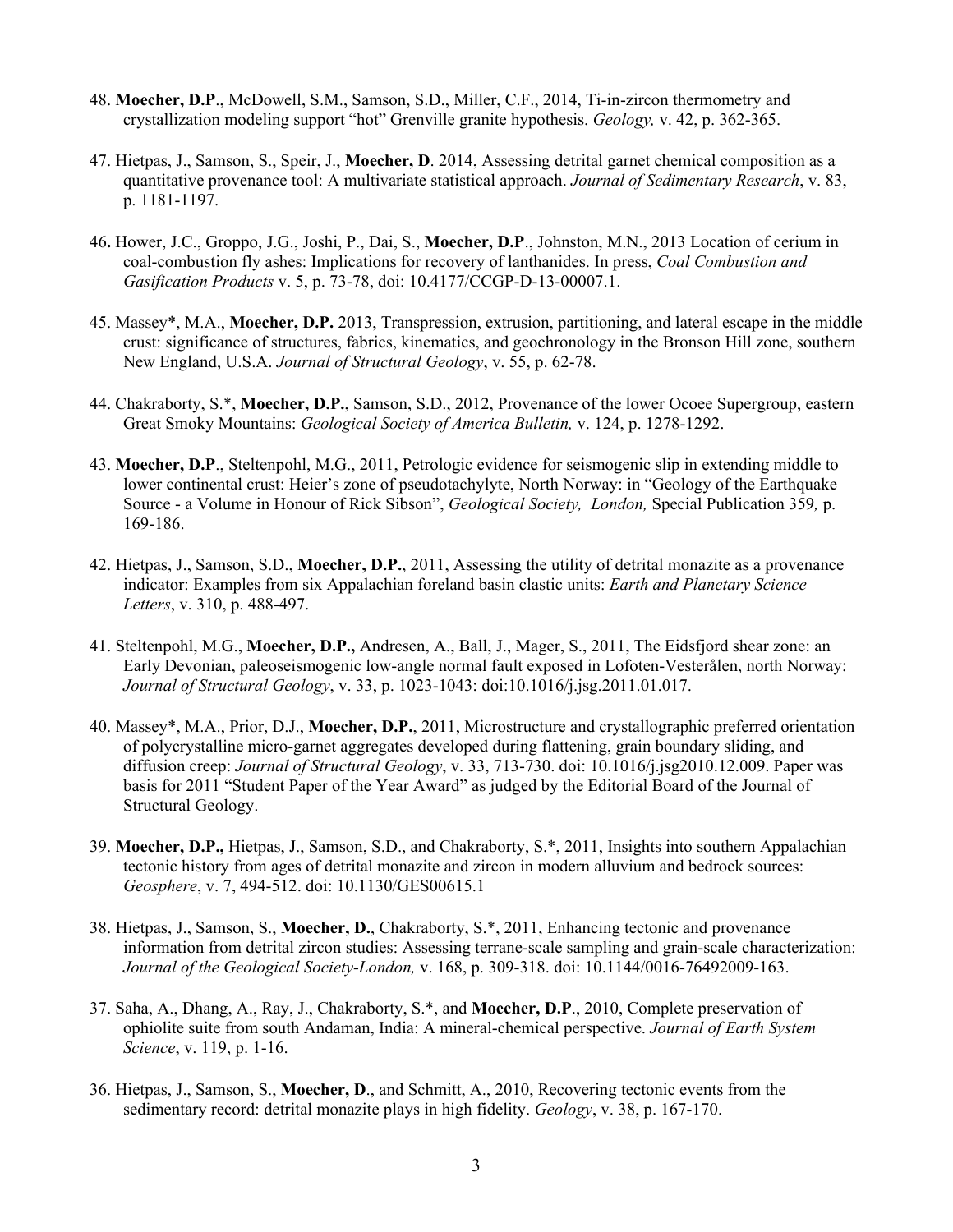- 35. **Moecher, D.P.**, and Steltenpohl, M.G., 2009, Calculation of rupture depth for an exhumed paleoseismogenic fault from mylonitic pseudotachylyte. *Geology*, v. 37, p. 999-1002.
- 34. Anderson, E.D.\*, **Moecher, D.P.**, 2009. Formation of high-pressure metabasites in the southern Appalachian Blue Ridge via continental subduction beneath the Laurentian margin. *Tectonics,* v. 28, TC4012, doi:10.1029/2008TC002319**.**
- 33. Clemons, K.M.\*, **Moecher, D.P.,** 2009. Re-interpretation of the deformation history of the Greenbrier Fault, Great Smoky Mountains: Petrologic, structural, and geochemical constraints: *Geological Society of America Bulletin*, v. 120, p. 1108-1122.
- 32. Clemons, K.M.\*, **Moecher, D.P.**, 2008. Re-interpretation of the deformation history of the Greenbrier Fault, Great Smoky Mountains: critical assessment of previous work. *Southeastern Geology*, v. 45, p. 203-224.
- 31. Anderson, E.D.\*, **Moecher, D.P.,** 2007. Omphacite breakdown reactions and relation to eclogite exhumation rates. *Contributions to Mineralogy and Petrology*, v. 153, 253-277, DOI 10.1007/s00410-007- 0192-x.
- 30. **Moecher, D.P**., Samson, S.D., 2006. Differential zircon fertility of source terranes and natural bias in the detrital zircon record: implications for sedimentary provenance analysis. *Earth and Planetary Science Letters,* v. 247, **p.** 252-266.
- 29. Massey\*, M.A., **Moecher, D.P.,** 2005. Metamorphic, structural, and fabric evolution of a segment of the Eastern Blue Ridge-Western Blue Ridge boundary in central Western North Carolina. *Tectonics*, v. 24, TC5010, doi: 10.1029/2004TC001643.
- 28. Berg\*, C.A., **Moecher, D.P**., 2005. Apparent oxygen isotope equilibrium during progressive foliation development and porphyroblast growth in metapelites: implications for stable isotope and conventional thermometry. *Journal of Metamorphic Geology*, v. 23, p. 471-487.
- 27. **Moecher, D.P.,** Sharp, Z.D., 2004. Stable isotope and chemical systematics of pseudotachylyte and wall rock, Homestake Shear Zone, CO, USA: Meteoric fluid or rock-buffered conditions during coseismic fusion. *Journal of Geophysical Research*, v. 109, B12, doi:10.1029/2004JB003045.
- 26. **Moecher, D.P**., Brearley, A.J., 2004. Mineralogy and petrology of a mullite-bearing pseudotachylyte: constraints on the temperature of coseismic frictional fusion. *American Mineralogist*, v. 89, p. p. 1485- 1496.
- 25. **Moecher, D.P.,** Samson, S.D., Miller, C.F., 2004. Precise time and conditions of peak Taconian granulite facies metamorphism in the southern Appalachian orogen, U.S.A., with implications for zircon behavior during crustal melting events. *Journal of Geology*, v. 112, p. 289-304.
- 24. Haynes\*, E.A., **Moecher, D.P**., Spicuzza, M.J., 2003. Oxygen isotope composition of carbonates, silicates, and oxides in carbonatites: Constraints on crystallization temperatures of carbonatite magmas. *Chemical Geology*, v. 193, p. 43-57.
- 23. Hower, J.C., Williams, D.A., Eble, C.F., Sakulpitakphon\*\*, T., **Moecher, D.P**., 2001. Brecciated and mineralized coals in Union County, Western Kentucky coal field. Int. J. Coal Geol. v. 47, p. 223-234.
- 22. **Moecher, D.P.,** Sharp, Z.D., 1999. Comparison of conventional and garnet-aluminosilicate-quartz O isotope thermometry: Insights for mineral equilibration in metamorphic rocks. *American Mineralogist*, v. 84, p. 1287-1303.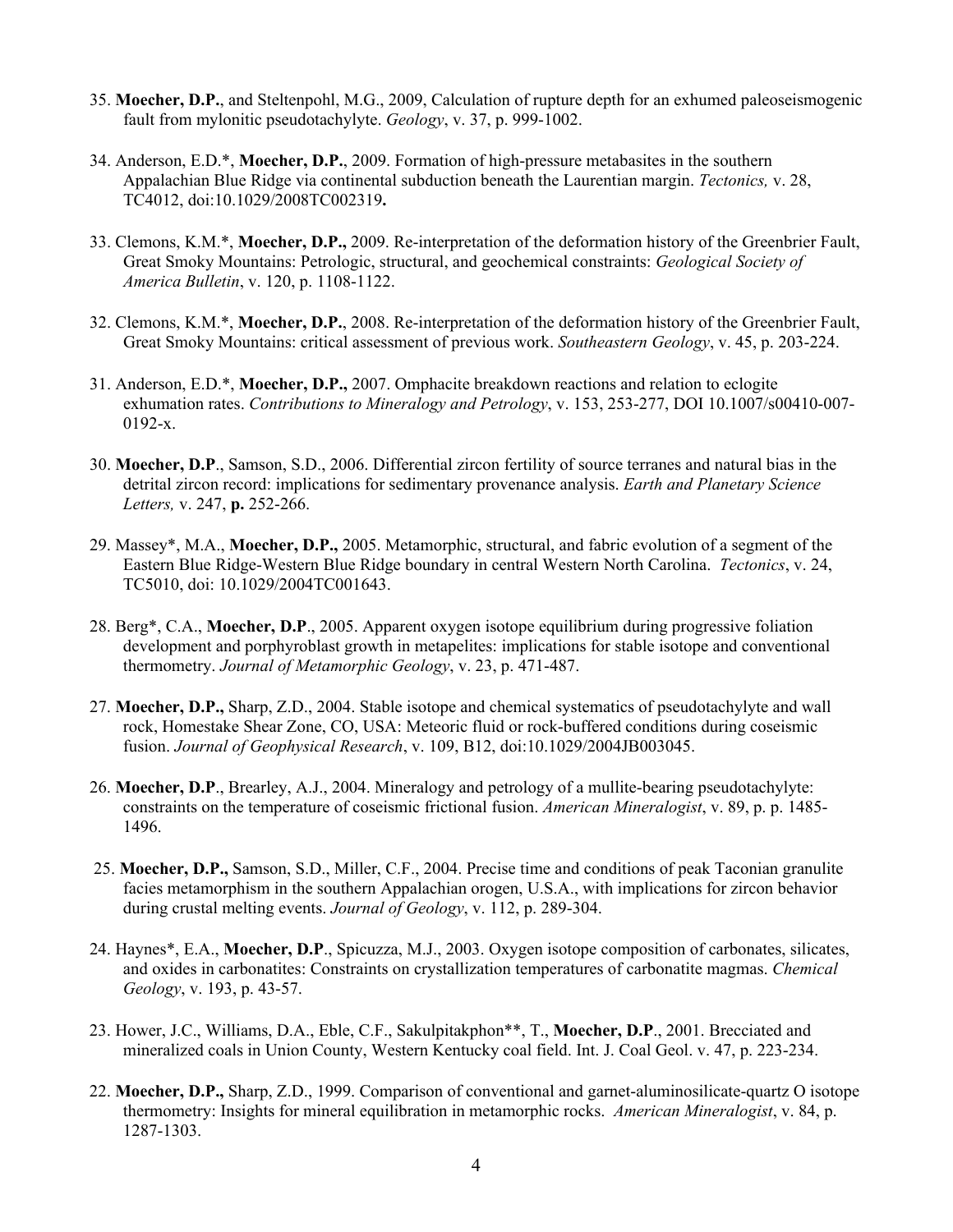- 21. **Moecher, D.P.,** 1999. The distribution, style, and intensity of Alleghanian metamorphism in south-central New England: Petrologic evidence from the Pelham and Willimantic domes. *Journal of Geology* , v. 107, p. 449-471.
- 20. Yang, Xin-Yue, O'Hara, K.D., **Moecher, D.P**., 1998. Distinction between tectonic mixing and mass transfer in a ductile shear zone. *Journal of Structural Geology*, v. 20, p. 1089-1103.
- 19. Kane, J., Ng, K.-W., **Moecher, D.P.**, 1998. Effects of lead doping on  $T_c$  and energy gap of  $Bi_2Sr_2CaCu_2O_8$ by tunneling spectroscopy. *Physica* C, v. 294, p. 176-182*.*
- 18. **Moecher, D.P.,** Anderson\*, E.D., Cook\*, C.A., and Mezger, K., 1997. Petrogenesis of metamorphosed carbonatites in the Grenville Province, Ontario. *Canadian Journal of Earth Sciences,* v. 34, p. 1185-1201.
- 17. **Moecher, D.P**., Cosca, M.A., Hanson, G.N., 1997. Ar isotope and petrologic constraints on the middle to late Paleozoic thermotectonic history of the southern Connecticut Valley Zone, New England Appalachians. *Geological Society of America Bulletin*, v. 109, p. 164-175.
- 16. O'Hara, K.D., Sharp, Z.D., **Moecher, D.P.,** Jenkin, G.R.T., 1997, The effect of deformation on oxygen isotope exchange in quartz and feldspar and significance of isotopic temperatures in mylonites. *Journal of Geology,* v. 105, p. 193-204.
- 15. Komada, N., **Moecher, D.P.**, Westrum, E.F., Jr., Hemingway, B.S., Zolotov, M.Yu., Semenov, Y.V., Khodakovsky, I.L., 1996. Thermodynamics properties of scapolites from temperatures of 10 to 1000 K. *Journal of Chemical Thermodynamics* v. 28, p. 941-973.
- 14. O'Hara, K.D., Kirschner, D.L., **Moecher, D.P**., 1995. Petrologic constraints on the source of fluid during mylonitization in the Blue Ridge province, North Carolina and Virginia, U.S.A. *Journal of Geodynamics*, v. 19, p. 271-287.
- 13. **Moecher, D.P.,** Wintsch, R.P., 1994. Deformation induced reconstitution and resetting of mineral equilibria in polymetamorphic gneisses: tectonic and metamorphic implications. *Journal of Metamorphic Geology* v. 12, p. 523-538.
- 12. **Moecher, D.P.**, Valley, J.W., Essene, E.J, 1994. The carbon isotopic composition of the deep crust: evidence from scapolite-bearing granulites and xenoliths. *Geochemica et Cosmochimica Acta* v. 58, p. 959- 967.
- 11. Sharp, Z.D., **Moecher, D.P.**, 1994. Oxygen isotope variations in a porphyroclastic meta-anorthosite: diffusion effects and "false" isotherms. *American Mineralogist* v. 79, p. 951-959.
- 10. **Moecher, D.P.,** 1993. Scapolite phase equilibria and carbon isotopes: constraints on the nature and distribution of CO2 in the lower continental crust. *Chemical Geology* 108, p. 163-174.
- 9. **Moecher, D.P.**, Essene, E.J., Valley, J.W., 1992. Stable isotopic and petrologic constraints on scapolitization of the Whitestone meta-anorthosite, Grenville Province, Ontario. *Journal of Metamorphic Geology* 10, p. 745-762.
- 8. Kendziora, C., Forro, L., Mandrus, J., Hartge, P., Stephens, P., Mihaly, L., Reeder, R., **Moecher, D.**, Rivers, M., Sutton, S., 1992. Composition, structure and elastic properties of  $Bi_2Sr_2Ca_{1}V_3Cu_2O_8$ : a single crystal study. *Physical Review B, 13025-13034.*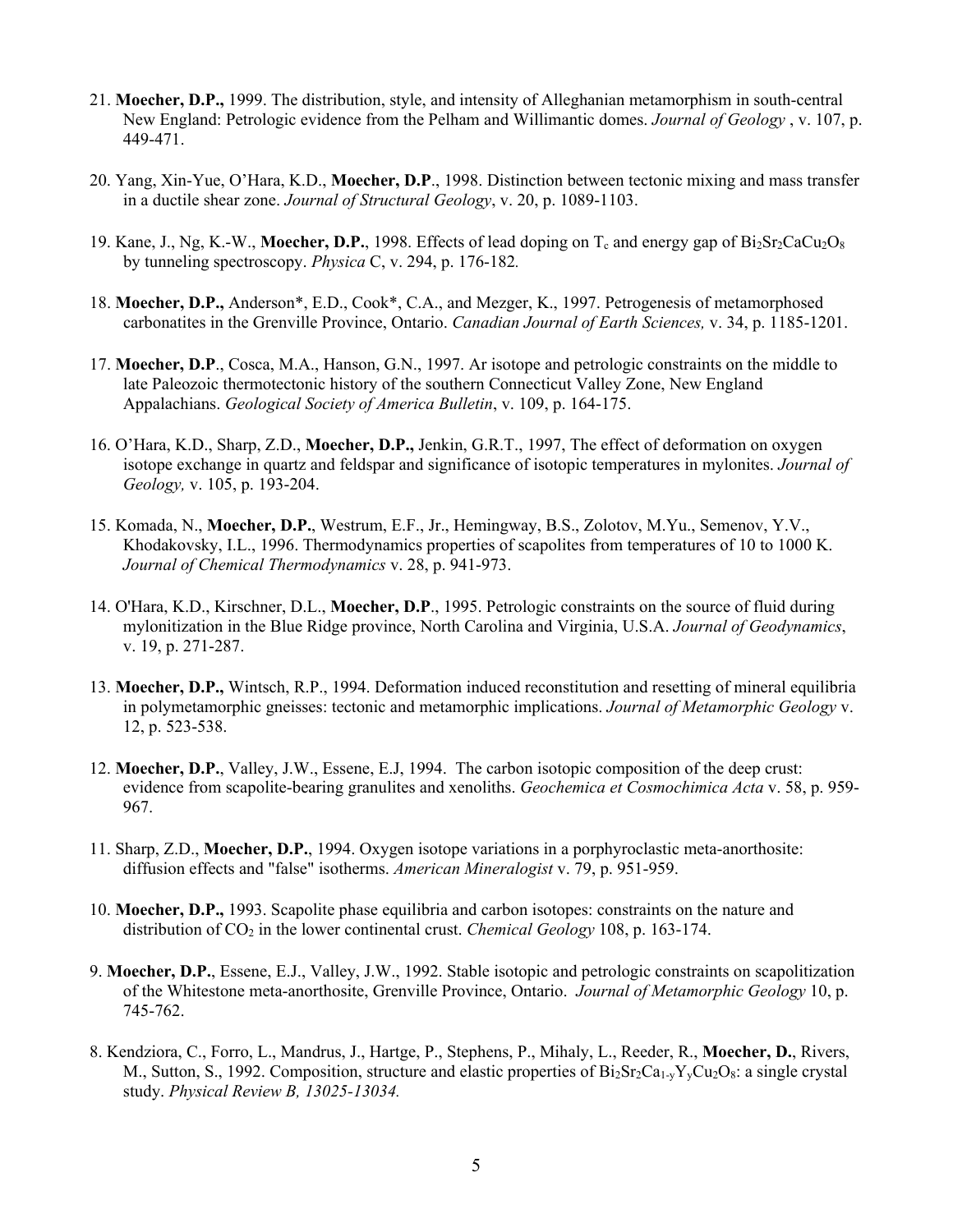- 7. Lamb, W.M., **Moecher, D.P.**, 1992. CO<sub>2</sub>-rich fluid inclusions in the Whitestone Anorthosite: retrograde formation and subsequent modification. *Journal of Metamorphic Geology,* 10, p. 763-776.
- 6. **Moecher, D.P.**, E.J. Essene, 1991. Calculation of CO2 activities from scapolite equilibria, and constraints on the presence and composition of a fluid phase during high grade metamorphism. *Contributions to Mineralogy and Petrology* 108, p. 219-240.
- 5. **Moecher, D.P.**, I-Ming Chou, 1990. Hydrothermal investigation of andradite and hedenbergite equilibria at 600-860<sup>o</sup>C and 2 kbar: resolution of previous discrepancies and new estimates of  $\Delta_{m,f}G_{298}$  for andradite and hedenbergite. *American Mineralogist* 75, p. p. 1327-1341.
- 4. **Moecher, D.P.**, E.J. Essene, 1990. Phase equilibria for calcic scapolite, and implications of variable Al-Si disorder for P-T, T-X<sub>CO2</sub>, and a-X relations. *Journal of Petrology* 31, p. 997-1024.
- 3. **Moecher, D.P.**, E.J. Essene, 1990. Scapolite phase equilibria: additional constraints on the role of CO<sub>2</sub> in granulite genesis. *In* Vielzeuf, D., and Vidal, P. (eds.) *Granulites and Crustal Evolution*, Kluwer Academic Publishers, p. 385-396.
- 2. **Moecher, D.P.**, E.J. Essene, L.M. Anovitz, 1988. Calculation of clinopyroxene-garnet-plagioclase-quartz geobarometers: evaluation and application to high grade metamorphic rocks. *Contributions to Mineralogy and Petrology,* v. 100, p. 92-106.
- 1. **Moecher, D.P.**, D. Perkins III, P.J. Leier-Englehardt, L.G. Medaris, Jr., 1986. Metamorphic conditions of late Archean high-grade gneisses, Minnesota River Valley, U.S.A. *Canadian Journal of Earth Sciences***,** v. 23, p. 633-645.

## *Refereed Article Dealing with Pedagogy*

**Moecher, D.P.,** 2004. Characterization and identification of mineral unknowns: A mineralogy term project. *Journal of Geoscience Education,* v. 52, p. 5-9.

## *Manuscripts in Submission/Review/Revision*

- Hislop\*, A., Powell, R., **Moecher, D**., Bemis, S., New bedrock evidence for cumulative offset across N-S dextral faults in the northern Little San Bernardino Mountains: Implications for fault kinematics and historic seismicity in the context of an evolving fault system. In revision, *Geosphere*.
- Haley, M., McLeod, C.L., Angi-O'Brien, E., **Moecher, D.P**., Shaulis, B., Tronnes, R.G., Evaluating the origin of intra-plate granitic magmas in the Oslo Rift, Norway through the major element chemistry of major and minor rock-forming minerals, in review *Minerals*.
- Zotto\*, S.C., **Moecher, D.P.,** Samson, S.D., Detrital Monazite and Zircon provenance analysis for Lower Pennsylvanian clastic sequences, Central Appalachian Basin: The critical role of recycling in Appalachiansourced Laurentian pancontinental river systems. In revision, *Journal of Geology*.

## *Manuscripts in Preparation*

McCulla\*, J.K., **Moecher, D.P.,** Massey\*, M.A., Temporal evolution of a real partitioned transpression system: Constraints from monazite U-Th-Pb (EPMA) geochronology linked to fabric evolution, northern Appalachian orogen, USA. To be submitted to *Tectonics*.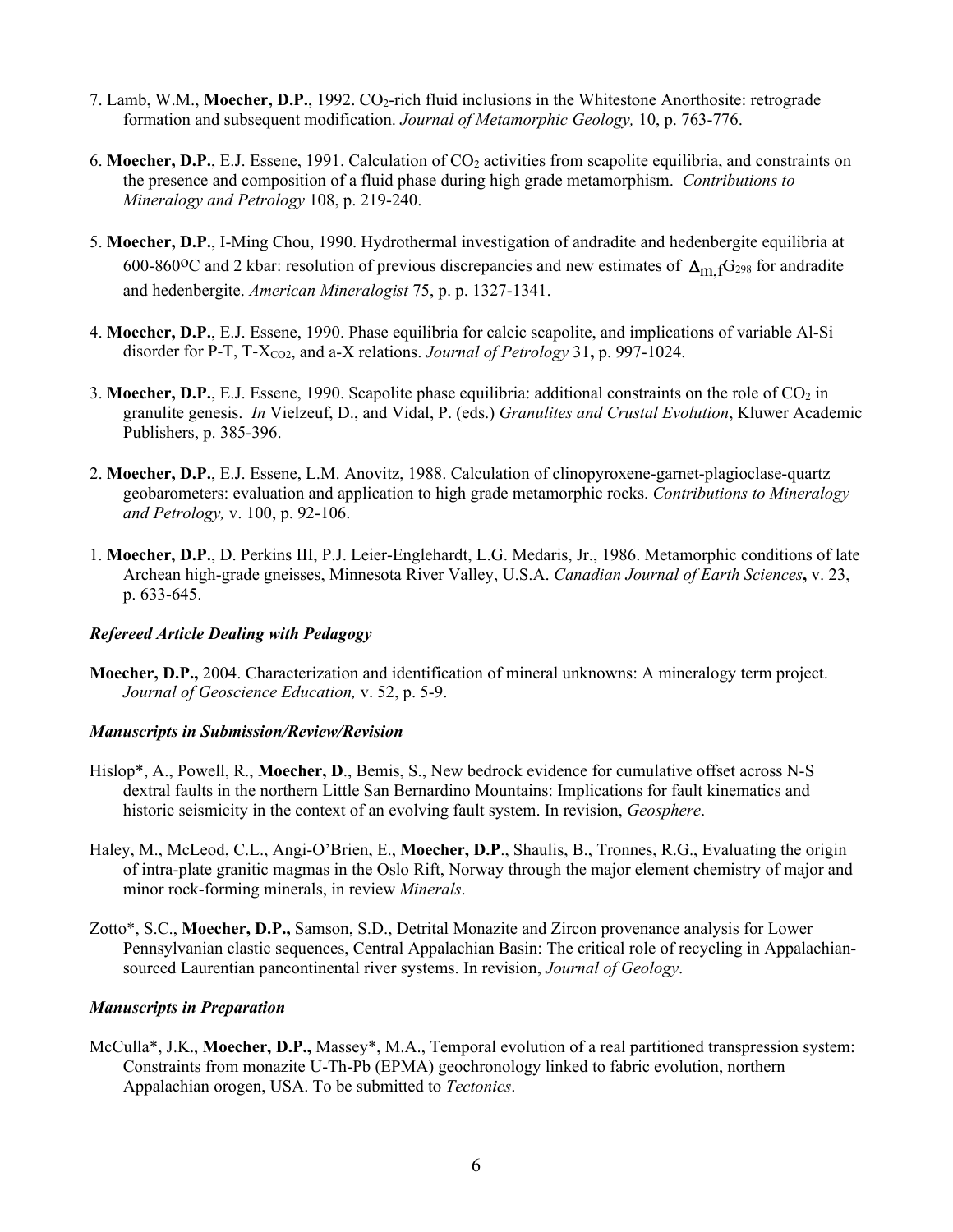- Harris\*, F.R., **Moecher, D.P**., Tohver, E., Samson, S.D., Assessment of Laurentian Grenville-age clastic influx onto Amazonia using U/Pb detrital zircon geochronology: Implications for Rodinian paleogeography. To be submitted to *Jounral of South American Earth Science*.
- Makovsky, K., Samson, S.D., Moecher, D.P., Valley, J.W., Evaluation of the eastern Laurentia western Amazonia Mesoproterozoic transfer hypothesis: Zircon U-Pb and Hf isotope composition of 1.4-1.0 Ga granitoids in the southeastern U.S.A. and southern Colombia. To be submitted to *Earth and Planetary Science Letters*.

## **Edited Field Trip Guidebook Chapters and Geologic Maps**

- **Moecher, D.P.,** Anderson\*, E.D., Loughry\*, D.F., Jr., Quinn\*, R.J., Larkin\*, E.A., Walsh\*, K.B., Samson, S.D., Satkoski, A., and Tohver, E., 2018, Evolution of the Blue Ridge Basement Complex in the Eastern Great Smoky Mountains: Evidence from Zircon U-Pb Geochronology of Basement Gneisses, in Engel, A.S., and Hatcher, R.D., Jr., eds., Geology at Every Scale: Field Excursions for the 2018 GSA Southeastern Section Meeting in Knoxville, Tennessee: *Geol. Soc. Am. Field Trip Guide* 50, p. 121-139, https://doi.org/10.1130/2018.005(08).
- Massey\*, M.S., Walker\*, T.B., Rohrer\*, L.P., O'Brien\*, T.M., McCulla\*, J., **Moecher, D.P**., 2015, The role of Carboniferous mid-crustal transpression and lateral escape in the tectonic development of south-central New England: Insights from bedrock mapping, structural analysis, and geochronology. Guidebook for Field Trips in Connecticut and Massachusetts: *New England Intercollegiate Geological Conference 107th Annual Meeting*, p. 269-308.
- Massey, M.A.\*, **Moecher, D.P**., 2008, Preliminary bedrock geologic map of the Palmer quadrangle, Massachusetts: Office of the Massachusetts State Geologist Open File Report OFR-08-02. Scale 1:24,000. 1 sheet and digital product: Adobe PDF and ESRI ArcGIS database. PDF available at [http://www.geo.umass.edu/stategeologist/frame\\_maps.htm.](http://www.geo.umass.edu/stategeologist/frame_maps.htm)
- Massey, M.A.\*, **Moecher, D.P**., 2008, Deep crustal partitioned transpression and ductile extrusion of the Monson orthogneiss, Bronson Hill-Central Maine boundary zone, south-central Massachusetts, in, Van Balen, M.R. (ed.), Guidebook to field trips in the Massachusetts and adjacent regions of Connecticut and New York: *New England Intercollegiate Geological Conference 100th Annual Meeting*, Trip A2, 29 pp.
- **Moecher, D.P**., Massey\*, M.A., Tracy, R.J., 2005. Timing and Pattern of Metamorphism in the Western and Central Blue Ridge, TN and NC: Status and Outstanding Problems. In, Hatcher, R.D., Jr., Merschat, A.J., (eds.) Blue Ridge Geology Geotraverse East of the Great Smoky Mountains National Park, Western North Carolina: North Carolina Geological Survey, *Carolina Geological Society Field Trip Guidebook*, 2005 Annual Meeting, p. 57-66.
- Allen, J.L., O'Hara, K.D., **Moecher, D.P**., 2002, Structural geometry and thermal history of pseudotachylyte from the Homestake Shear Zone, Sawatch Range, Colorado*. Geological Society of America Field Trip Guidebook*, Annual Meeting, Denver, CO 2002.

# **FUNDED RESEARCH GRANTS (\$1.71M in total external funding to-date)**

- (D.P. Moecher is PI, unless noted otherwise. All funds are those awarded to UK)
- NSF Tectonics EAR 1624663 "*Collaborative Research: "Double-Double Dating" using Detrital Monazite and Detrital Zircon: Quantifying Sediment Recycling in Tectonic Studies*": \$213,371, 08-01-16 to 07-31-19, nocost extension through 2021.
- U.S.G.S. EDMAP: "*Bedrock Geologic Map of part of the Joshua Tree South 7.5 Minute Quadrangle, southern California*". \$17,467, 8/1/16-7/31/17.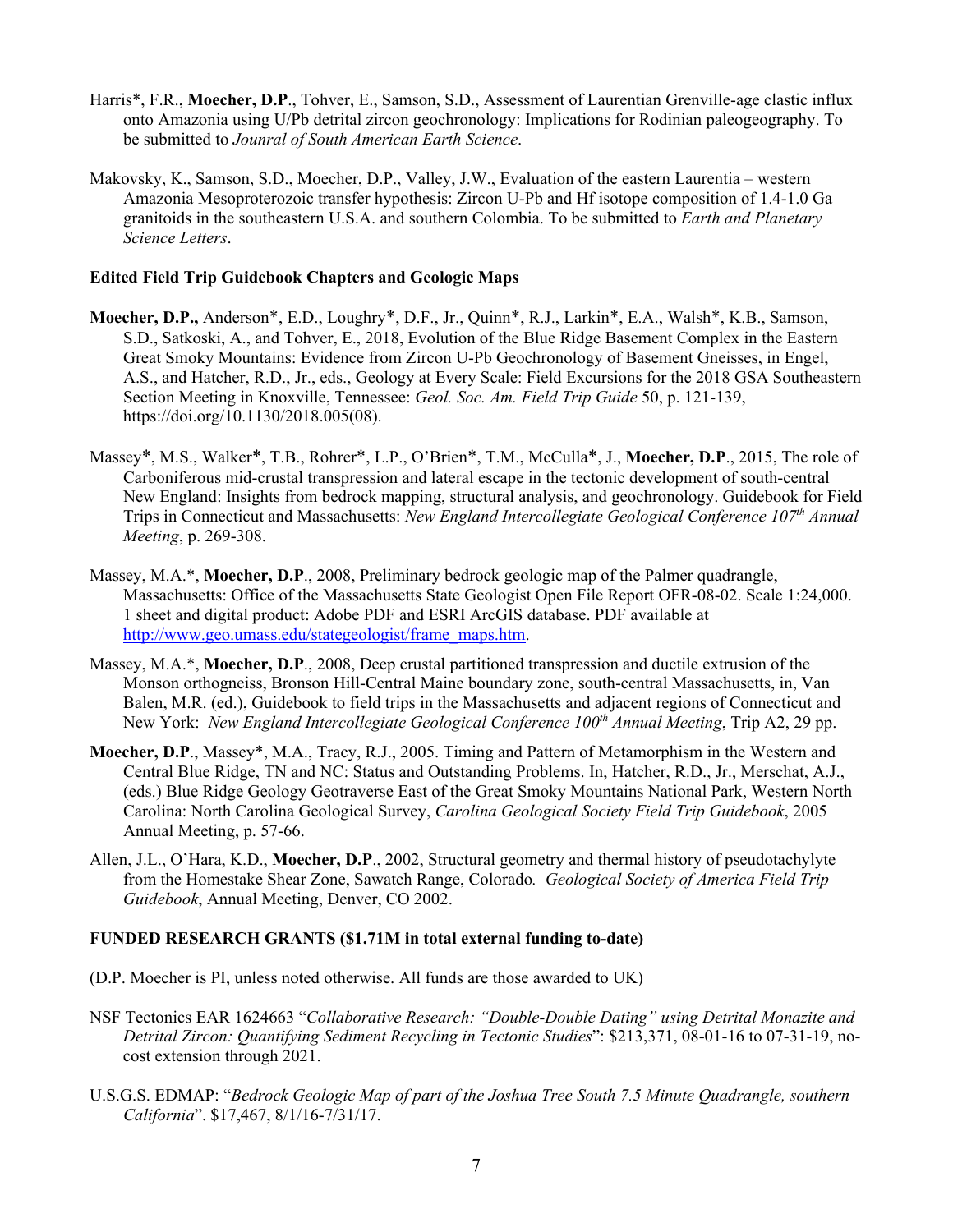- NSF/Instrumentation and Facilities EAR 1551342: "*Acquisition of a Scanning Electron Microscope for Earth Science Research and Training of the Next Generation of Geoscientists*": \$149,602, 3/01/2016 to 2/28/2018.
- NSF/Petrology and Geochemistry EAR 1447605*: "Collaborative Research: Use and abuse of zircon thermometry – integrating modeling, trace element chemistry and isotopes to maximize the use, limit the abuse*"; \$153,805, 4/1/15-3/31/17.
- U.S.G.S. EDMAP: "*Bedrock Geologic Map of the North Half of the Hazelwood 7.5 Minute Quadrangle, Western North Carolina*": \$17,461, 5/7/14-5/6/15.
- NSF/Tectonics EAR1322047: "*Dating Transpression and Extrusion at Mid-Crustal Depths*"; \$260,001, 1/15/14-1/14/16.
- U.S.G.S. EDMAP: "*Bedrock Geologic Map of the West Half of the Petersham 7.5 Minute Quadrangle, central Massachusetts*: \$14,354, 5/13/13-5/12/14.
- U.S.G.S. EDMAP: "*Bedrock Geologic Map of the Cove Creek Gap 7.5 Minute Quadrangle, western North Carolina*: \$17,143, 6/1/12-5/31/13
- U.S.G.S. EDMAP: "*Bedrock Geology of the East Brookfield 7.5' quadrangle, south-central Massachusetts*"; \$16,714, 5/1/10-4/30/11.
- NSF/EAR/Instrumentation and Facilities: Supplemental Request to EAR-0824714: "*Upgrade of the University of Kentucky ARL-SEMQ electron microprobe*": \$33,730.
- NSF/Equipment and Facilities EAR-0824714: "*Upgrade of the University of Kentucky ARL-SEMQ electron microprobe*": \$168,500; 12/03/08-12/02/08. \$25,000 matching from office of UK Vice-President of Research; 12-03-08 to 12-02-09.
- U.S.G.S. EDMAP: "*Bedrock Geology of the Southern Winchendon 7.5' quadrangle, North-central Massachusetts*"; \$13,933. 3/1/08-2/28/09.
- NSF/Tectonics EAR-0635688 "*Identifying the Limitations and Expanding the Utility of Detrital Mineral U-Pb Geochronology to Tectonic Studies*": 01/01/07-12/31/09: \$146,297.
- USGS EDMAP: "*Geologic Mapping and Kinematic/Geochronologic Analysis of the Bronson Hill-Central Maine terrane Boundary (Palmer 7.5' quad), South-Central Massachusetts*"; 05/01/06—04/30/07; \$11,750.
- NSF/International Division, Supplement to EAR9814991: *Collaborative Research in Cloncurry and Robertson River*, Queensland, Australia; \$27,486.
- NSF/Instrumentation and Facilities EAR0001322 "*Upgrade of the University of Kentucky Electron Probe Microanalyzer*"; 8/01/00-7/31/02; \$95,827.
- NSF/Petrology and Geochemistry EAR9814991: "*Oxygen Isotope Systematics in Polymetamorphic Rocks: The Effects of Multiple Periods of Deformation and Mineral Growth*"; 05/01/99 to 04/30/01; \$98,000.
- NSF/Tectonics EAR9507982: "*Stable Isotope Geochemistry of Pseudotachylyte: Constraints on the Conditions and Mechanism of Frictional Fusion During Brittle Faulting*"; Co-PI with K.D. O'Hara; 06/01/95 to 05/31/97; \$110,000.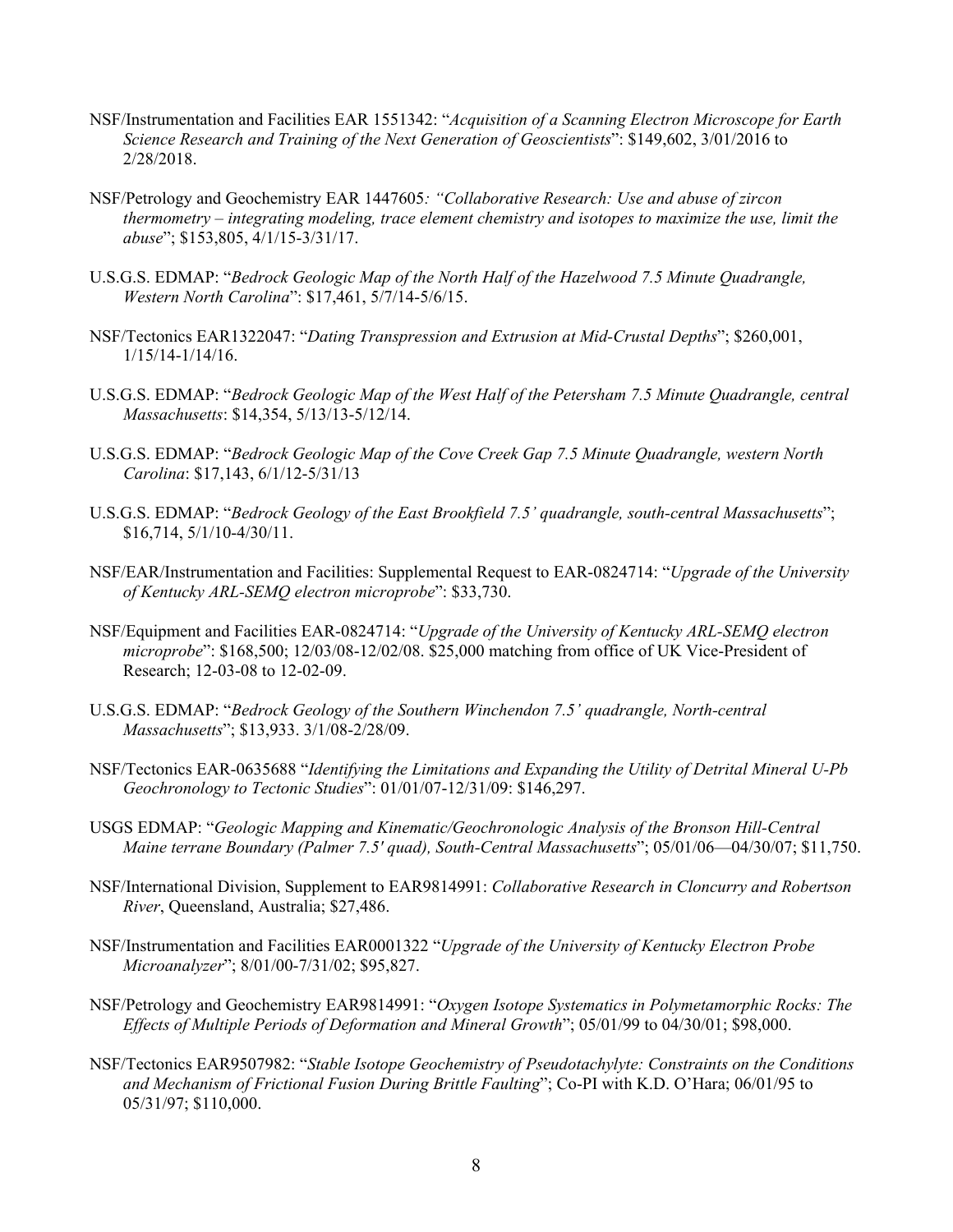- NSF/Tectonics EAR9316954: "*Chemical Changes in Retrograde Mylonites as a Function of Metamorphic Grade and Deformation Behavior of the Major Rock-Forming Minerals*"; Co-PI with K.D. O'Hara; 02/01/94 to 07/31/96; \$90,000.
- NSF/Equipment and Facilities EAR9219691: "*Upgrade of the University of Kentucky ARL-SEMQ electron microprobe*": \$75,000, 3/1/93 to 8/31/95.

# **Other Successful Research Grant Proposals**

UK Research Committee Grants, 1992, 1996, 2002, 2005, 2008 UK Summer Research Fellowships, 1992, 1994 NRC Post-Doctoral Research Fellowship, U.S. Geological Survey 1988-1989

# **UK Graduate Student Advisees**

David Clay Seckinger, M.S. candidate x2021 John Mitchell Clay, Ph.D. candidate x2022

Felicia Harris, M.S., 2020: "*A tale of 3000 zircons: An investigation of Grenville sedimentation in Amazonia using U/Pb detrital zircon geochronology".*

Steven Zotto, M.S. 2019: *"Testing for sedimentary recycling using detrital monazite geochronology, zircon "double dating" and textures in Pennsylvanian arenites of the Central Appalachian Basin, eastern Kentucky: Implications for single mineral sedimentary provenance analysis"*.

Ann Hislop, Ph.D. 2019: "*Fault evolution in the northwest Little San Bernardino Mountains, southern California: A reflection of tectonic linkage between the San Andreas Fault and the Eastern California Shear Zone*".

Kevin Walsh, M.S. 2018: "*Geochronological and geochemical constraints on the origin of the Cartoogechaye Terrane, western North Carolina: Implications for the late Precambrian to early Paleozoic evolution of the eastern Laurentian margin"*.

Samantha Burk, M.S. 2017: "*Zircon as a proxy for "taking the temperature" of granites: An example using zircon thermometry applied to Grenvillian mid-crustal magmas in the Blue Ridge Province, Virginia".*

Emma Larkin, M.S. 2016: "*Field, geochronologic, and geochemical constraints on late Precambrian to early Paleozoic terrane accretion in the southern Appalachian Blue Ridge province*".

James McCulla, M.S. 2016: *"Dating Deformation in the Palmer Zone of Transpression, Central Massachusetts: Temporal Constraints on Models for Progressive Deformation in the Middle Crust".*

Lucas Rohrer, M.S. 2015: "*Bedrock Geologic Mapping and Structural Analysis of the Western Half of the Petersham Quadrangle, Central Massachusetts: Further Tests of the Model for Middle to Late Paleozoic Ductile Transpression, Vertical Extrusion, and Lateral Escape in the Northern Appalachians".*

Daniel F. Spaulding, M.S. 2014: *"Geology of the West Half of the Cove Creek Gap Quadrangle and Adjacent Area, Western North Carolina: Insights into Western Great Smoky Mountains Tectonometamorphism"*

Evan Kelly, M.S. 2014: *"Age of the Walden Creek Group, western Blue Ridge Province: Resolving a Decades-Old Controversy via Detrital Mineral Geochronology and Sedimentary Provenance Analysis"*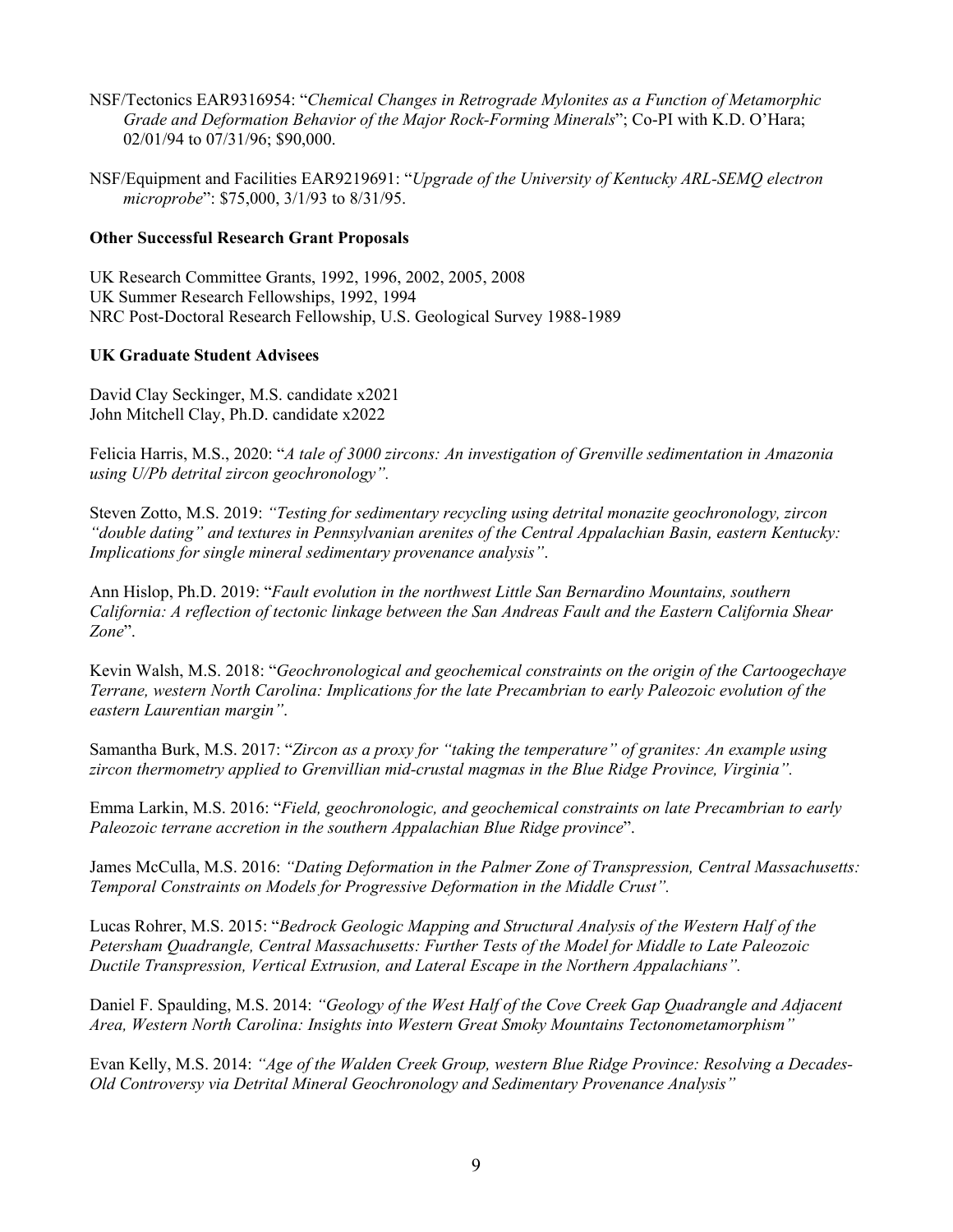Gabriel E. Richarde, M.S. 2013:*"Geothermobarometric Evolution of the Liverpool Land Eclogites, East Greenland Caledonides".*

Susan Leib, M.S. 2013: *"Thermobarometry of Metamorphosed Pseudotachylyte and Determination of Co-Seismic Slip Depth during Devonian Caledonian Extension, North Norway".*

Ryan J. Quinn, M.S. 2012: "*The Evolution of Grenville Basement in the Eastern Great Smoky Mountains; Constraints from U-Pb Zircon Geochronology, Whole Rock Sm-Nd, and Feldspar Pb Geochemistry*".

Eric D. Anderson, Ph.D. 2011: "*Petrologic, Geochemical, and Geochronologic Constraints on the Tectonic Evolution of the Southern Appalachian Orogen, Blue Ridge Province of Western North Carolina*"

Thomas. B. Walker, M.S., 2011: "*Bedrock Geology and Tectonic Evolution of the Western Central Maine Zone, South Central Massachusetts"*

Matthew A. Massey, Ph.D., 2010: *"Significance of Structures, Fabrics, and Kinematics in the Southern New England Appalachians, Massachusetts and Connecticut, USA: Evidence for Late Paleozoic Transpression, Extrusion, and Deformation Partitioning"*

Suvankar Chakraborty, Ph.D., 2010: "*Provenance of the Ocoee Supergroup, Eastern Great Smoky Mountains"*

Donald F. Loughery, Jr., M.S. 2010: *"Origin of Blue Ridge Basement Rocks, Dellwood Quad, western NC: New evidence from U-Pb Zircon Geochronology and Whole Rock Geochemistry"*

Timothy O'Brien, M.S. 2009: *"Bedrock Mapping of the Winchendon (1:25000) Quadrangle (MA-NH): Evidence for Discontinuous Deformation Along the Bronson Hill-Central Maine Boundary Zone"*

Kit Clemons, M.S. 2006: "*Petrofabric and Geochemical Analysis of the Great Smoky-Snowbird Group Contact, Western Blue Ridge, North Carolina and Tennessee*"

Lois Yoksoulian, M.S. 2006: *"Geochemical Investigation of the Diamond-Barren Kimberlites of Elliott County, Kentucky, USA: Application to Kimberlite Emplacement Conditions and Diamond Survival"*

Matthew A. Massey, M.S. 2003: *"Metamorphic, Fabric, and Structural Evolution of Rocks Defining the Eastern Blue Ridge-Western Blue Ridge Boundary, Western North Carolina: Implications for the Hayesville Fault"*

Christopher A. Berg, M.S., 2001: *"Oxygen Isotope and Major Element Systematics in Multiply-Deformed Metamorphic Rocks: Assessment of Oxygen Isotope and Major Element Equilibrium"*

Elizabeth A. Haynes, M.S. 2000: *"Oxygen Isotope Composition of Carbonates, Silicates, and Oxides in Carbonatites: Constraints on Crystallization Temperatures of Carbonatite Magmas"*

Eric D. Anderson, M.S. 1996: *"Stable Isotope and Chemical Composition of Calcite from Calcite-Apatite-Biotite Rocks, Marble, and Skarn, Southwestern Grenville Province, Ontario: Constraints on the Origin of Potential Meta-Carbonatites"*

## **Other Advisees**

Hannah Utterback, M.S. candidate 2016 (withdrew from program for health issues) Julie Floyd, M.S. candidate (withdrew from program 2012; returned in another field) Kate Adank, M.S. candidate 2007 (changed fields) Jeffery Crevier, M.S. candidate 2000-2002 (did not finish) Claudia A. Cook, M.S. candidate 1995-1997 (withdrew from program for health reasons) Bryant Ramirez, M.S. candidate 1992-1993 (withdrew from program to pursue medical school)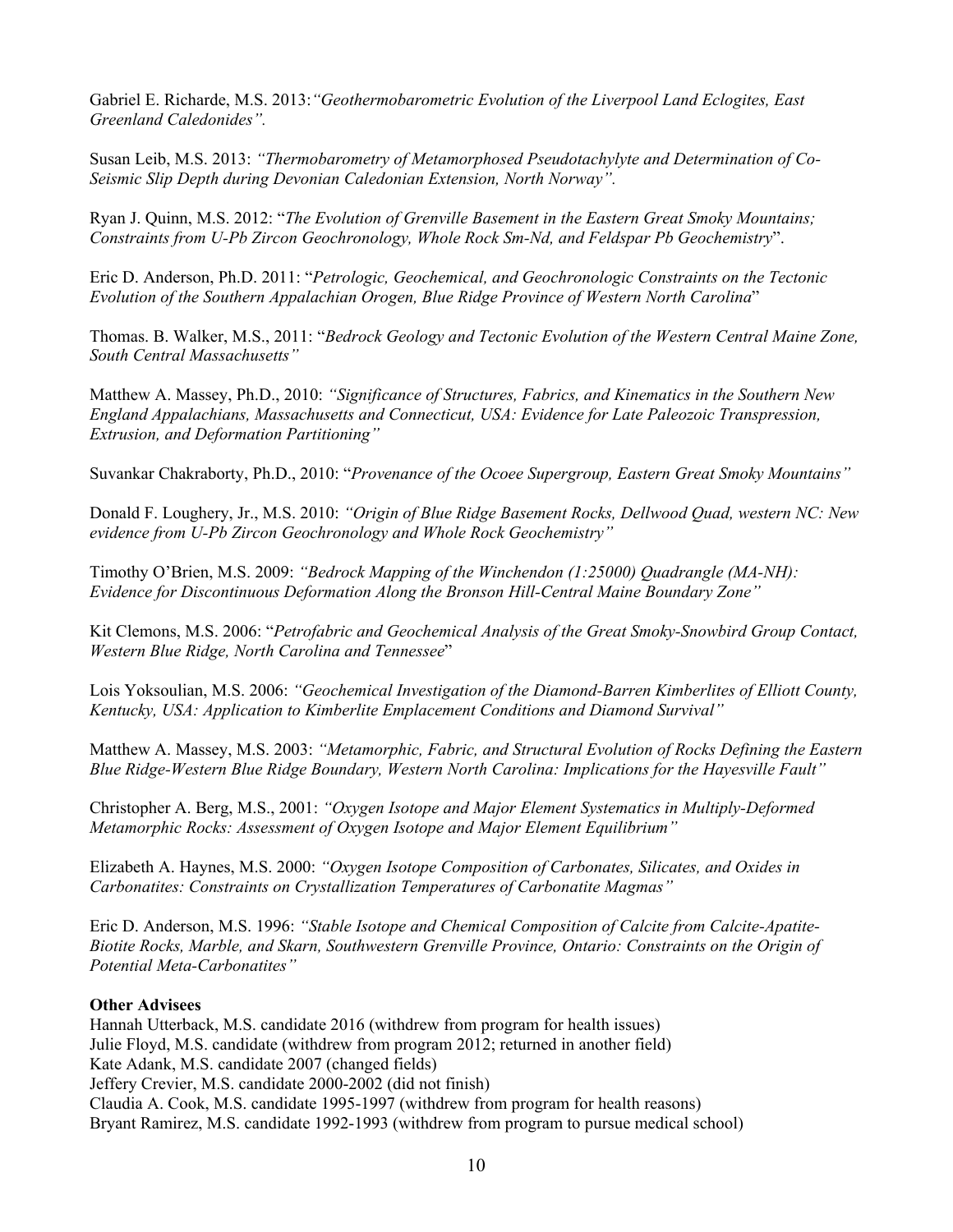#### **Graduate Student Thesis Committee Member or Service**

William Swanger, M.S. candidate, UK Dept. Earth & Env. Sciences Elizabeth Straub, Ph.D. candidate, UK Dept. Anthropology Brandon Spencer, Ph.D. candidate, UK Dept. Earth & Env. Sciences Shayna Lindquist, Ph.D. candidate, UK Dept. Anthropology Stephanie Sparks, M.S. candidate, UK Dept. Earth & Env. Sciences Karen Stevens, Ph.D. candidate, UK Dept. Anthropology Nicholas Powell, M.S. 2021, UK Dept. Earth & Env. Sciences Kyle Makovsky, Ph.D. 2021, Syracuse Univ. Dept. Earth Sciences Rachel Hoar, M.S. 2019, UK Dept. Earth & Env. Sciences Cosmas Kujjo, Ph.D. 2019, UK Dept. Earth & Env. Sciences Bailey Hodelka, M.S. 2018, UK Dept. Earth & Env. Sciences Zachary Perlman, M.S. 2017, UK Dept. Earth & Env. Sciences Patrick Whalen, M.S., 2017, UK Dept. Earth & Env. Sciences Anne Fendick, M.S. 2016, UK Dept. Earth & Env. Sciences Patrick Baldwin, M.S. 2016, UK Dept. Earth & Env. Sciences Olaf Jaime-Riveron, Ph.D. 2016, UK Dept. Anthropology Melissa Ditty, M.S. 2015, UK Dept. Earth & Env. Sciences Kenneth Brown, Ph.D. 2015, Miami Univ. Dept. Geology and Environmental Earth Sciences (external member) Philip Mink, Ph.D. 2015, UK Dept. Anthropology outside examiner Christopher Gunn, Ph.D. 2015, UK Dept. Anthropology Mahnaz Sepehrmanesh, M.S. 2014 UK Dept. Earth & Env. Sciences Olivia Woodruff, M.S. 2014, UK Dept. Earth & Env. Sciences Sarah Federschmidt, M.S. 2014, UK Dept. Earth & Env. Sciences Rachel Hatch, M.S. 2013, UK Dept. Earth & Env. Sciences Nick Levitt, Ph.D. candidate, UK Dept. Earth & Env. Sciences (left UK 2013) Aaron Satkoski, Ph.D. 2013, Syracuse University Dept. Earth Sciences Jack Hietpas, Ph.D. 2012, Syracuse University Dept. Earth Sciences John Hickman, Ph.D. 2011, UK Dept. Earth & Env. Sciences Wesley Stoner, Ph.D. 2010, UK Dept. Anthropology Jack Hietpas, M.S. 2009, Syracuse University Dept. Earth Sciences Elizabeth Dodson, M.S. 2009, UK Dept. Earth & Env. Sciences Cora Anderson, M.S. 2008, UK Dept. Earth & Env. Sciences Mohan Bharara, Ph.D., UK Chemistry Dept. 2006 (Outside Examiner) Matthew Surles, Ph.D. 2007, UK Dept. Geological Sciences Linda Martin, Ph.D., UK Geography Dept., 2006 (Outside Examiner) Thomas Becker, Ph.D. 2005, UK Dept. Geological Sciences William Andrews, Ph.D. 2004, UK Dept. Geological Sciences Clay Wilcox, M.S. 2005, UK Dept. Geological Sciences Christopher Gunn, M.S. 2002, UK Dept. Anthropology Timothy Keizer, Ph.D., UK Dept. Chemistry, 2002 (Outside Examiner) Jeffery Kane, Ph.D., UK Dept. Physics and Astronomy 1998 Carrie Graff, M.S., Univ. Cincinnati Geology Dept. 1998 E.K. Esawi, Ph.D., UK Dept. Geological Sciences 1997 Christopher Toles, Ph.D., UK Dept. Geological Sciences 1996 James Coble, Ph.D., UK Dept. Geological Science 1996 Bryant Ramirez, M.S., Univ. Cincinnati Geology Dept. 1995 Michelle Bell, M.S., UK Dept. Geological Sciences 1993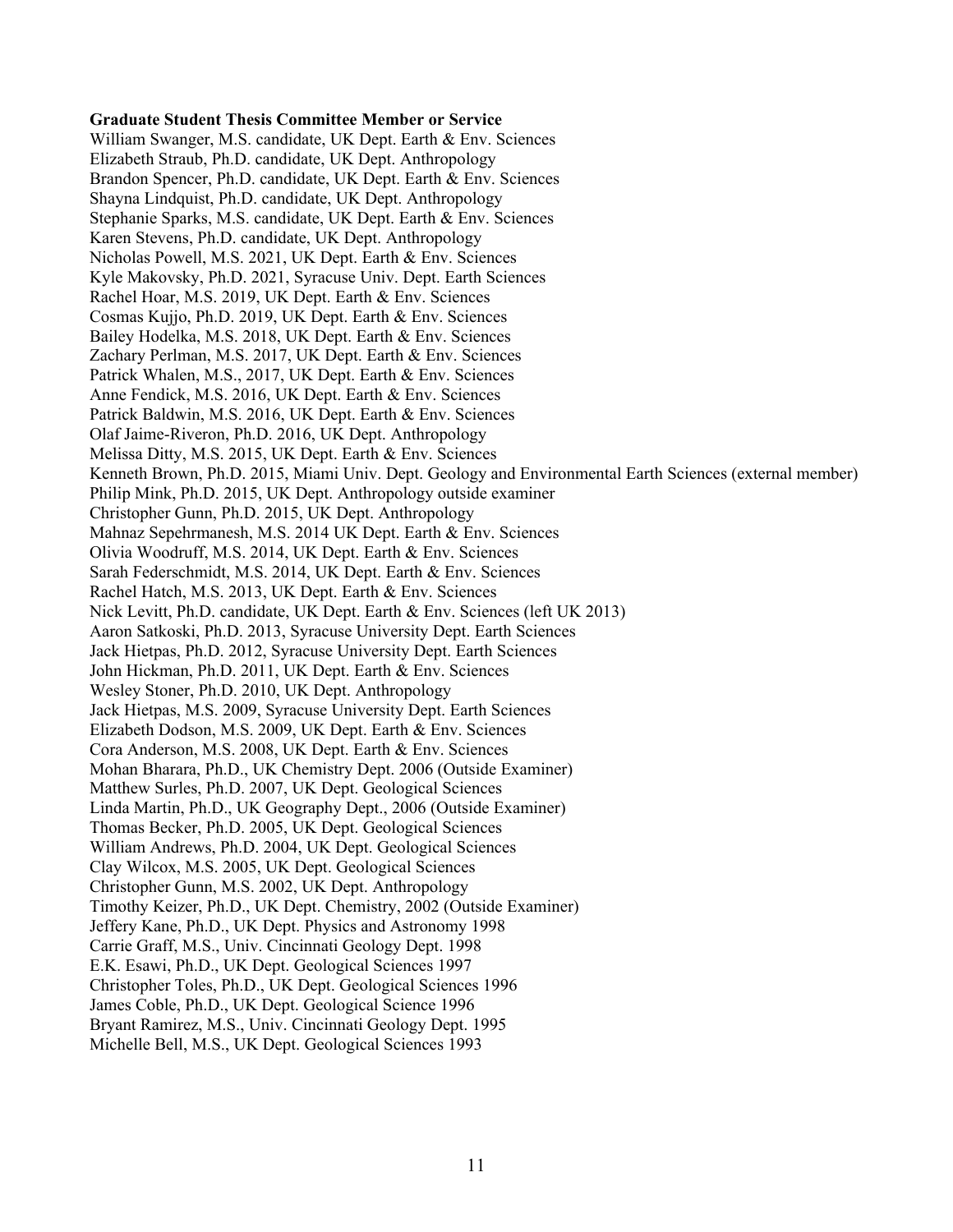#### **Department, University, and Professional Service**

2020- : NRES Major Steering Committee, EES representative 2020- : Chair Recruitment, EES Alumni Development, Diversity, Equity, and Inclusivity Committee 2019- : A&S Endowed Professors Committee 2014-16: Chair of Search Committee, Director of Kentucky Geological Survey and Kentucky State Geologist 2012-19: UK Arts & Sciences Council of Chairs 2010-11: UK Arts & Sciences Living-Learning Community steering committee 2009-10: UK Arts & Sciences, International Studies degree program review committee 2009: General Education Reform, Natural Science Intellectual Inquiry learning outcomes committee 2009-10; Geochemistry faculty search committee chair 2006-2007, 2007-2008: Geophysics faculty search committee 2006: Interim Department Chair 2006: Science Library Faculty Advisory Committee 2004-2005: A&S Educational Policy Committee; Area subcommittee Chair. 2003-2004: Arts & Sciences College Council Rules Revision Committee 2003-2005: Arts & Sciences College Council 2003: Faculty Senate Ad-Hoc Committee on Program Termination 2002-2003: Arts & Sciences Undergraduate Majors Committee 1999-present: Editorial Review Board, Journal of Metamorphic Geology 1998-2003: Associate Editor, Geological Society of America Bulletin 1998-2012: Director of Undergraduate Studies, Dept. Geological Sciences 1998-2000: Southeast Section Geological Society of America Student Research Grant Review Panel Chair 2001-2002: Chair, Isotope Geochemistry Faculty Search Committee 1998: Ad hoc UK Research Committee Grant Review Panel 1997: UK Psychology Department 5 Year Review Panel 1997: Chair, Geochemistry Faculty Search Committee 1991-present: Director, UK Dept. Geological Sciences Electron Probe Microanalyzer Laboratory Numerous other Department committees and responsibilities (see below)

## **Miscellaneous Department Service**

## **Committee Memberships**

*Pioneer Professor in Stratigraphy search committee, '11-'12*

*Sedimentary Geology search committee Chair, '09-'10*

*Applied Geophysics faculty search committee '06-'07*

*Seminar Committee (Co-Chair '04-'06; Chair '06-'07; Fall '07):* arrange speakers, schedule visits including travel and lodging, serve as host for majority of speakers.

*Personnel and Budget Committee*: ('05-'06, '06-'07)

*Geological Sciences Alumni Advisory Board 2004-present*

*Undergraduate Studies 1998-Present*: Revise B.A. program; create new orientation course (GLY 295); SACS reviews; advise all junior-senior majors; undergraduate awards; maintain communication with majors regarding curriculum information and career development

*Technology:* organize upgrades and maintenance of college networked PCs; liason for student computer lab; arrange acquisition of new hardware and software.

*Cultural and Social Activities:* Earth Science Week/A&S Week Dept. Open House; arrange for gifts, condolences; organize and run Dept. fall picnics and alumni receptions, etc.

*Field Camp Committee:* organize and teach field camp and field trip courses

*Resources and Safety:* maintain and arrange for servicing of rock preparation equipment and teaching microscopes; space assessment and allocation.

## **Director and Supervisor of Electron Probe Microanalysis Lab**

-Maintain and service the CAMECA SX50 electron probe microanalyzer and (as of August 2016) the JEOL JSM IT100 scanning electron microscope.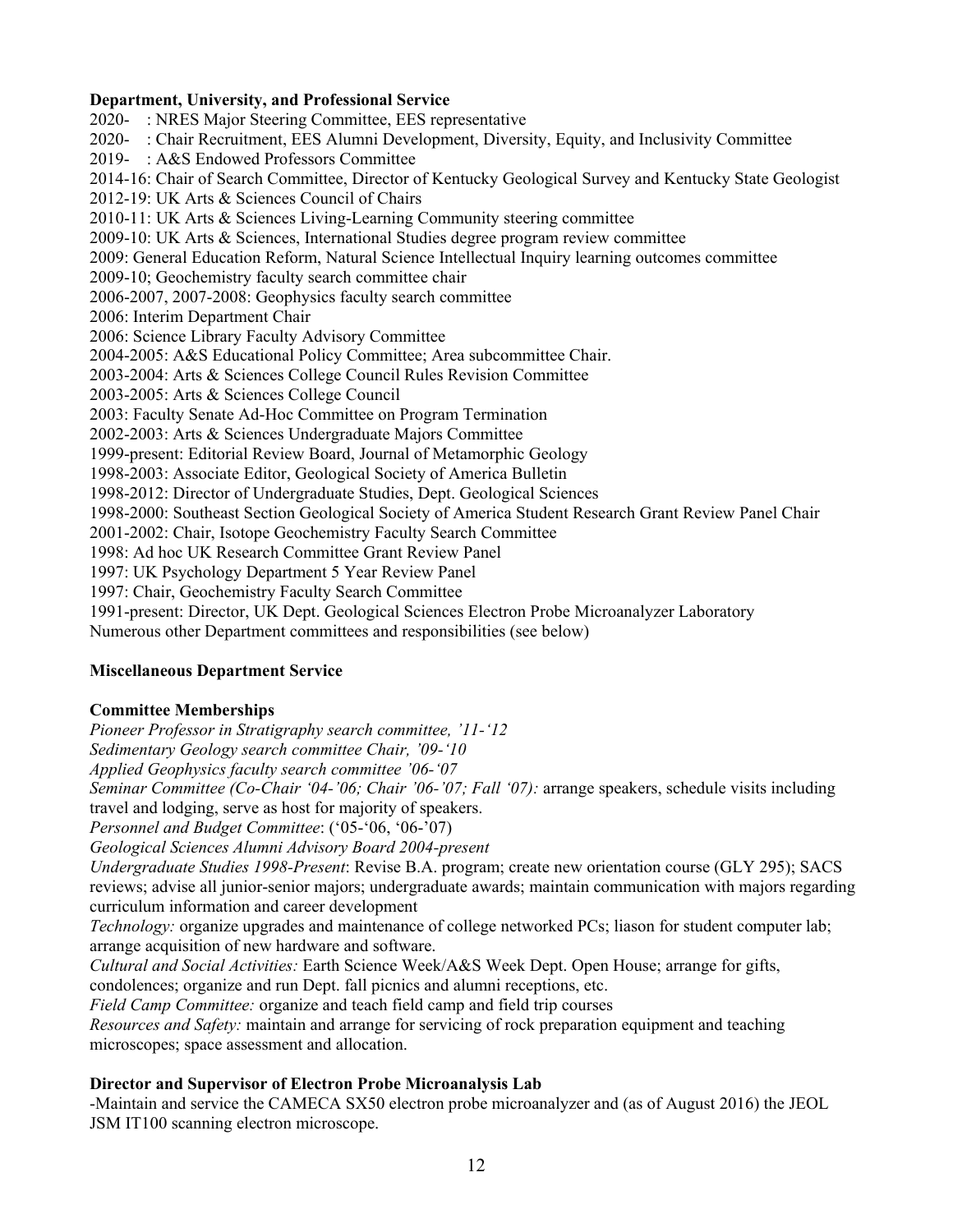-Secure funding for instrument maintenance and expendable supplies -Instruct internal (faculty and grad students from UK Geol. Sci., Anthropology, Physics) and external researchers (EKU, WKU, U of L, Univ. Cincinnati, Miami Univ.) in use of the instrument

# **Invited Lectures in '03-'18**

Ohio University, Department of Geological Sciences, Oct. 3, 2003: "*Resolving the "controversy" on timing of mountain building in the southern Appalachians*."

Eastern Kentucky University, Department of Geology and Geography, Sept. 29, 2004: "*Resolving the "controversy" on timing of mountain building in the southern Appalachians*."

Syracuse University, Department of Earth Sciences, Nov. 16, 2006: *"Melting of wall rocks by frictional heating during earthquake-generating fault rupture: How hot, and how wet?"*

University of Tennessee, Department of Earth and Planetary Sciences, Jan. 11, 2007: *"Melting of wall rocks by frictional heating during earthquake-generating fault rupture: How hot, and how wet?"*

University of Dayton, Department of Geology, Jan. 26, 2007: "*Melting of wall rocks by frictional heating during earthquake-generating fault rupture: How hot, and how wet?"*, and "*Grenville Zircon Fertility, Baby Boom, and Baby Boom Echo: Implications for Appalachian Provenance Studies*."

University of Cincinnati, Department of Geology, April 20, 2007: "*Melting of wall rocks by frictional heating during earthquake-generating fault rupture: How hot, and how wet?"*

Auburn University, Department of Geology, January 24, 2008: "*Fantastic Fables of Frictional Fusion on Faults: Implications for Pseudotachylyte Petrogenesis*."

University of New Mexico, Department of Earth and Planetary Sciences, April 4, 2008: "*Melting of wall rocks by frictional heating during earthquake-generating fault rupture: How hot, and how wet?"*

University of Georgia, Department of Geology, February 26, 2009: "*Insights into processes attending continental seismicity from pseudotachylyte-bearing fault zones."*

University of Nevada Las Vegas, Department of Geosciences, March 17, 2010: "*Earthquake Cold Case: a petrologist's view of the seismogenic zone long after the crime has been committed.*"

Curtin University of Technology, School of Applied Geology, April 20, 2011: "*Grenville zircon fertility in eastern Laurentia: Origin and implications for detrital zircon provenance studies".*

University of Nebraska-Lincoln, Department of Earth and Atmospheric Sciences, Feburary 17, 2012: *"A petrologist's view of the seismogenic zone."*

Vanderbilt University, Department of Earth and Environmental Sciences, February 15, 2013: *"Grenville zircon fertility in Laurentia: Expression, origin, and implications for zircon provenance studies and zircon geothermometers."*

University of Texas at Dallas, Department of Geosciences, Oct. 21, 2016: *"Sedimentary recycling and limits on accuracy of detrital zircon provenance analysis: Insights from detrital monazite geochronology and textures."*

Colorado School of Mines, Dept. of Geology and Geological Engineering, Van Tuyl invited lecture, Jan. 28, 2017: *"Differential Zircon Fertility, Sedimentary Recycling, and other Problems for Detrital Zircon Geochronology in Provenance Studies: Detrital Monazite to the Rescue!"*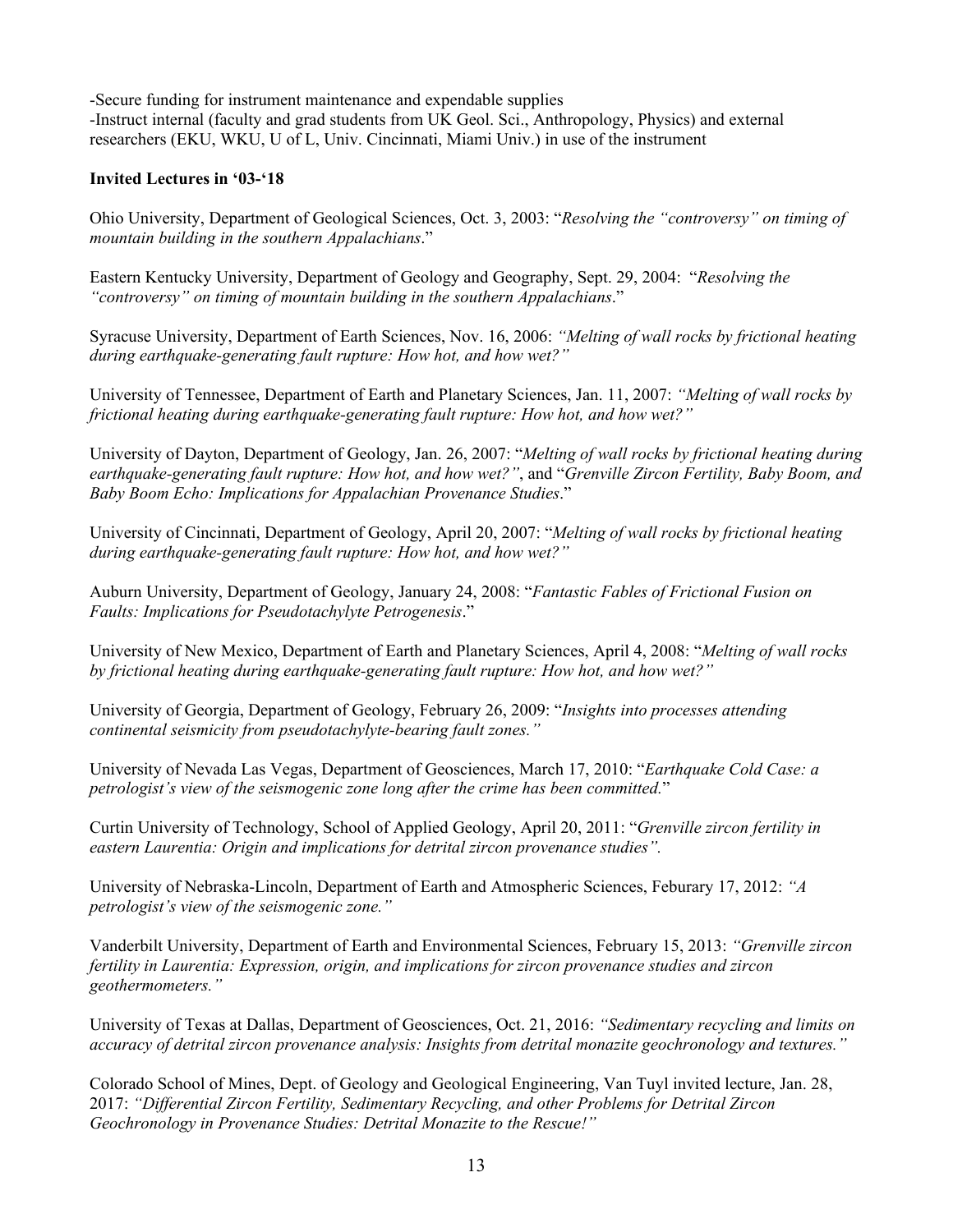Appalachian State University, Dept. Earth and Environmental Sciences, Feb. 9, 2018 *"The Great Grenville Sedimentation Event: or Whatever Happened to all that Grenville Sediment?"*

**Abstracts of research presented at professional meetings** (\*UK student advisee; Moecher made presentations for which he is listed as first author)

- Spencer, B. Powell, N.E., Thigpen, J.R., **Moecher, D.P.,** Stowell, H.H., Merschat, A.J. 2021, Defining metamorphic timing, extent, and conditions in the southern Appalachian Blue Ridge and Inner Piedmont – insights from monazite xenotime geochemistry and geochronology: Geol. Soc. Am. Abs. Progs., v. 53, No. 6 doi: 10.1130/abs/2021AM-370757.
- **Moecher, D.P.**, 2021, The critical role of recycling in the evolution of detrital zircon age systematics in a long-lived basin and importance of a multi-proxy approach to provenance analysis: Evidence from eastern Laurentia: Geol. Soc. Am. Abs. Progs., v. 53, No. 2, doi: 10.1130/abs/2021SE-362178.
- **Moecher, D.P.,** 2021, U-Pb geochronologic and Pb isotopic evidence in support of the exotic Mars Hill Terrane-transfer hypothesis: Compelling links between southeastern Laurentia and the Paragua craton of southwestern Amazonia: Geol. Soc. Am. Abs. Progs., v. 53, No. 2, doi: 10.1130/abs/2021SE-362180.
- **Moecher, D.P.,** Tohver, E., Samson, S.D., 2020, The end of an era: how GEON 14 came to a close during GEON 13 with the approach of Amazonia and Rodinian collision – evidence from southeastern Laurentia and southwestern Amazonia: Geol. Soc. Am. Abs. Progs. v. 52, No. 6, 2020 doi: 10.1130/abs/2020AM-356305..
- Daniels, C.G., Indares, A., Goodge, J.W., **Moecher, D.P.,** 2020, Intro to Session: GEON 14 enigmas and advances in understanding crustal evolution and paleogeography of early Mesoproterozoic North America: Geol. Soc. Am. Abs. Progs. v. 52, No. 6, 2020 doi: 10/1130/abs//2020
- Harris\*, F.R., **Moecher, D.P.,** 2020, Was there a "Great Grenville Sedimentation Episode" (GGSE) across Amazonia following Rodinian assembly? Exploring the clastic record in southwestern Brazil using detrital zircon geochronology: Geol. Soc. Am. Abs. Progs. v. 52, No. 6, 2020 doi: 10.1130/abs/2020AM-358161.
- Powell, N., Thigpen, J.R., Stowell, H.D., **Moecher, D.P.,** 2020, Testing the applicability of the channel flow model in the southern Appalachian Inner Piedmont using integrated isochemical pseudosection modeling and geochronology: Geol. Soc. Am. Abs. Progs. v. 52, No. 6, 2020 doi: 10.1130/abs/2020AM-358198.
- **Moecher, D.P.,** Samson, S.D., Tohver, E., 2020, Searching for Grenvillian linkages between Laurentia and Amazonia: Going down the rabbit hole and finding "that pesky wabbit" in the Great Smoky Mountains Basement Complex of southeastern Laurentia and Paragua Block in southwest Amazonia: Geol. Soc. Am. Abs. Progs. v. 52, No. 3 doi: 10.1130/abs/2020SE-344291.
- **Moecher, D.P.,** Massey, M.A., 2020, Extreme Neo-Acadian crustal shortening and vertical/lateral extrusion in New England due to oblique collision/transpression accommodated by lithospheric delamination: Geol. Soc. Am. Abs. Progs. v. 52, No. 3 doi: 10.1130/abs/2020SE-344284.
- Harris\*, F., **Moecher, D.P.,** Tohver, E., 2020, "The tale of 3000 detrital zircons": An investigation of Grenville sedimentation in Amazonia during Rodinian assembly: Geol. Soc. Am. Abs. Progs. v. 52, No. 3 doi: 10.1130/abs/2020SE-344390.
- Willis, D., O'Farrell, K.A., **Moecher, D.P**., 2019, Dynamics of a plume beneath Laurentia: AGU Fall Meeting 2019, paper 622979.
- **Moecher, D.P**., 2019, Eastern Laurentia Meso- to Neoproterozoic crustal evolution: Juvenile, reworked, exotic, rifted and almost rifted components, buried or barely exposed: Geol. Soc. Am. Abs. Progs. v. 51, No. 5.
- **Moecher, D**.P., Samson, S.D., 2019: Differential zircon fertility and sedimentary recycling: The Achilles heels of accurate detrital zircon provenance analysis – how detrital monazite and muscovite can help heal the heels: Geol. Soc. Am. Abs. Progs. v. 51, No. 5.
- Samson, S.D., Kittross, S., **Moecher, D.P.,** 2019, Beyond detrital zircon: Combining U-Th-Pb dating with Nd isotope composition of detrital monazite to further enhance sediment source information: Geol. Soc. Am. Abs. Progs. v. 51, No. 5.
- Makovsky, K.A., Samson, S.D., **Moecher, D.P.,** 2019, Magmatism during Grenville (1.14-1.05 Ga) orogenesis: Did some of Earth's hottest granitoids form by melting of chemically primed crust? Evidence from Ti contents and Hf isotopes of zircon: Geol. Soc. Am. Abs. Progs. v. 51, No. 1.
- **Moecher, D.P.,** 2019, Unraveling the protracted history (1800-450 Ma) of southeastern Laurentia recorded in metamorphic rocks of the Great Smoky Mountains Basement Complex (GSMBC): Geol. Soc. Am. Abs. Progs. v. 51, No. 3.
- **Moecher, D.P.,** 2019, Searching for meaning in a mountain of detrital zircon and monazite ages and textures from southeastern Laurentia: Geol. Soc. Am. Abs. Progs. v. 51, No. 3.
- Clay\*, J.M., **Moecher, D.P.,** 2019, Potential tectonic relationships between the Grenville orogeny and Midcontinent rifting from new detrital zircon U-Pb geochronology of the Middle Run sequences in subsurface Kentucky and Ohio: Geol. Soc. Am. Abs. Progs. v. 51, No. 3.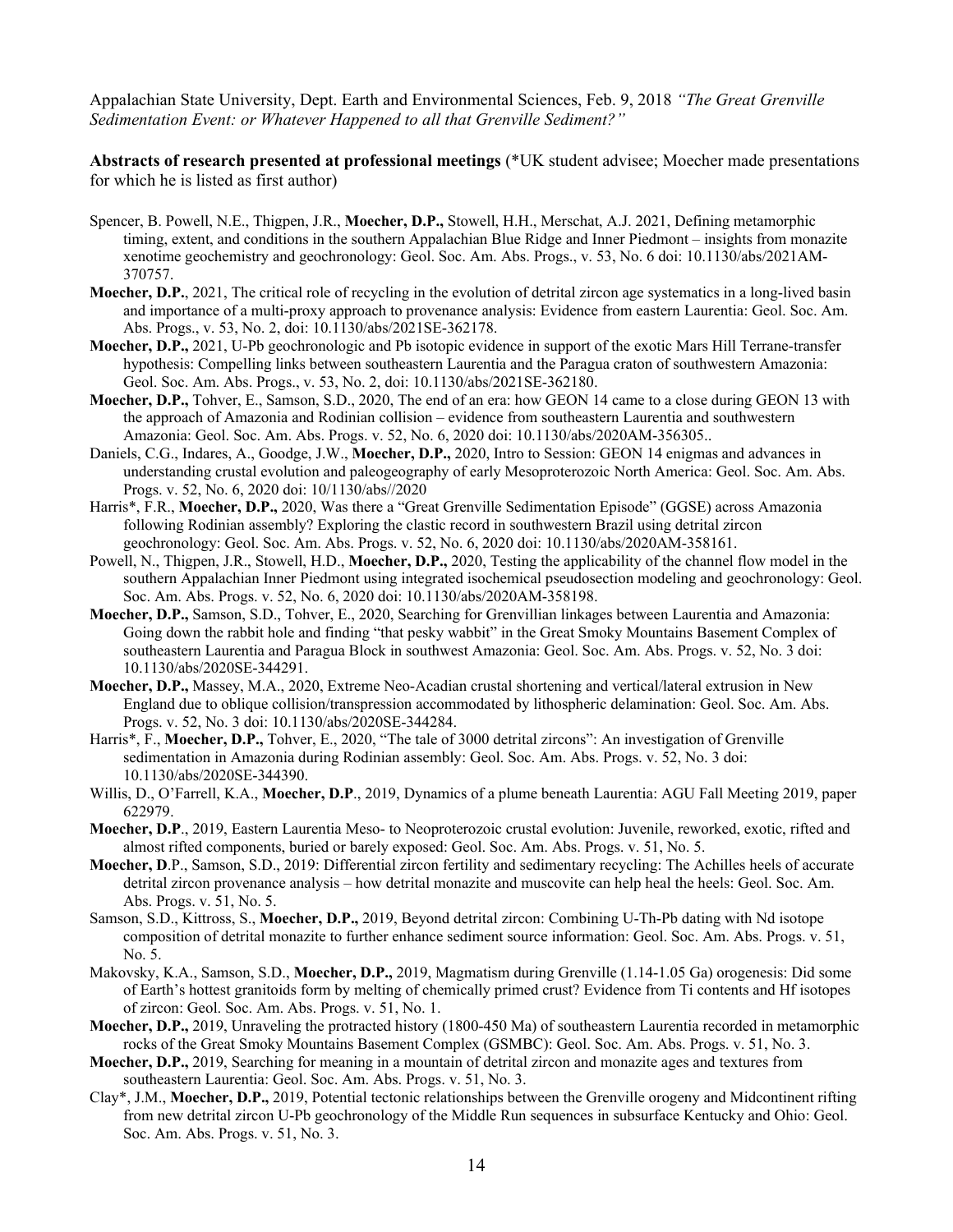- Seckinger\*, C., **Moecher, D.P.,** Ettensohn, F.R., 2019, Detrital-zircon provenance analysis of Neo-Acadian glacial diamictites from the central Appalachian basin: Testing for Inner-Piedmont-Terrane dextral translation using clast geochronological and provenance analysis: Geol. Soc. Am. Abs. Progs. v. 51, No. 3.
- Zotto\*, S.C., 2019, Moecher, D.P., Samson, S.D., 2019, Testing for sedimentary recycling using detrital monazite and zircon U-Th/Pb and U-th/He "double-double dating" in Pennsylvanian sandstones of the central Appalachian basin: Geol. Soc. Am. Abs. Progs. v. 51, No. 3.
- **Moecher, D.P**., Kelly\*, Evan A., Hietpas, J., Samson, S.D., 2018, Proof of recycling in clastic sedimentary systems from textural observations and Th-Pb SIMS geochronology of detrital monazite: Channeling one's inner Bob Dott and implications for detrital mineral provenance studies: Geol. Soc. Am. Abs. Progs. v. 50, no. 6 doi:10.1130/abs/2018AM-320888.
- **Moecher, D.P.,** Samson, S.D., Tohver, E., 2018, New zircon geochronology and Nd-Pb isotope geochemistry for Grenville basement rocks of the southern Appalachians and eastern Kentucky: Probing for the boundary between Amazonia and Laurentia during Rodinian assembly: Geol. Soc. Am. Abs. Progs. v. 50, no. 6, doi:10.1130/abs/2018AM-319720. (Invited)
- Clay\*, J.M., **Moecher, D.P.,** 2018, Detrital zircon U-Pb geochronology of the Middle Run sequence in KY and OH supports the spatiotemporal convergence of late Mesoproterozoic Grenville collisional and Midcontinent rifting processes, and the presence of a late Grenville foreland basin under central KY: Geol. Soc. Am. Abs. Progs. V. 50, No. 6, doi:10.1130/abs/2018AM-322907
- Haley, M.Y., McLeod, C., Brydon, R.J., Shaulis, B., **Moecher, D.P.,** Tronnes, R., 2018 Unravelling the magmatic architecture of rift-related granitic batholiths: Perspectives from amphibole and feldspar: Geol. Soc. Am. Abs. Progs. v. 50, no. 6, doi:10.1130/abs/2018AM-322107.
- Hickman, J.B., Bowersox, J.R., Moecher, D.P., 2018, Re-examining the nature and location of the Grenville Front in Ohio, Kentucky, and Tennessee: Geol. Soc. Am. Abs. Progs. v. 50, no. 6, doi:10.1130/abs/2018AM-321252.
- Kittross, S., Samson, S., Moecher, D.P., Hietpas, J., 2018, Insights from combined detrital monazite geochronology and Nd isotopic composition on recording tectonic events and quantifying sedimentary recycling: AGU Ann. Mtng. 2018, paper 374605.
- Makovsky, K.A., Samson, S.D., Moecher, D.P., 2018, Grenville granitoids in the southern Appalachians further evidence of the "hot" granite hypothesis: Geol. Soc. Am. Abs. Progs. v. 50, no. 6, doi:10.1130/abs/2018AM-321790.
- Willis, D., O'Farrell, K., Moecher, D., 2018, Mantle contribution to post-collisional ultra-high temperature metamorphism: Geol. Soc. Am. Abs. Progs. v. 50, no. 6, doi:10.1130/abs/2018AM-323888
- Zotto\*, S.C., **Moecher, D.P.,** Samson, S.D., 2018. Testing for sedimentary recycling using detrital monazite and zircon U-Th/Pb and U-Th/He "double-double dating" in Pennsylvanian sandstones of the central Appalachian basin in eastern Kentucky. Geol. Soc. Am. Abs. Progs. 50, No. 3
- **Moecher, D.P.,** Samson, S.D., Tohver, E., 2018. Evolution of the Blue Ridge basement complex in the eastern Great Smoky Mountains: Evidence from zircon U-Pb geochronology and Nd-Pb isotope geochemistry of basement gneisses. Geol. Soc. Am. Abs. Progs. 50, No. 3
- Makovsky, K.A., Samson, S.D., **Moecher, D.P.,** 2018. Evaluating zircon thermometry using high-Zr Grenville granitoids. Geol. Soc. Am. Abs. Progs. 50, No. 2.
- **Moecher, D.P.**, Burk\*, S.R., Samson, S.D., 2017. Testing the "hot granite" hypothesis for high-Zr Grenville granites from eastern Laurentia using zircon thermometers. Geol. Soc. Am. Abs. Progs. 49, No. 6.
- Samson, S.D., **Moecher, D.P.**, 2017. Recycled or reused or hot and bothered? Exploring the extreme zircon fertility of Grenville  $(1.2 - 1.0 \text{ Ga})$  granites. Geol. Soc. Am. Abs. Progs. v. 49, No. 6.
- McCulla\*, J.K., Rohrer\*, L.P., Massey\*, M.A., **Moecher, D.P**., 2017. Relationship of the Neo-Acadian mid-crustal transpression and extrusion with foreland basin development in the New England Appalachians: comparison of new monazite EPMA geochronology with the sedimentary record. Geol. Soc. Am. Abs. Progs. v. 49, No. 6.
- Burk\*, S.R., **Moecher, D.P.,** Samson, S.D., 2017. Zircon as a proxy for "taking the temperature" of granites: an example using zircon thermometry applied to Grenvillian mid-crustal magmas in the Blue Ridge Province, Virginia. Geol. Soc. Am. Abs. Progs. v. 49, No. 3.
- Hislop\*, A., Powell, R.E., **Moecher, D.P**., Bemis, S.P., 2017, New bedrock evidence for overall offset on N-S dextral faults in the vicinity of historic earthquakes in the Little San Bernardino Mtns.; Implications for Interactions between the San Andreas Fault and the Eastern California Shear Zone. Seismological Society of America Annual Meeting, Denver, CO; Seis. Res. Letts. v. 88, no. 2B.
- Walsh\*, K.B., Larkin\*, E.A., **Moecher, D.P.**, 2017. Geochronological, geochemical, and petrological constraints on the origin of the Cartoogechaye terrane, Clyde-Dellwood area, western North Carolina: Implications for the late Precambrian to early Paleozoic evolution of the eastern Laurentian margin. Geol. Soc. Am. Abs. Progs. v. 49, No. 3.
- **Moecher, D.P.**, Bowersox, J.R., Hickman, J.B., 2017. Is the East Continent Rift Basin really a rift basin, or is it a foreland basin? And did the Grenville orogeny 'take a breather' during Midcontinent rifting? New evidence from zircon U-Pb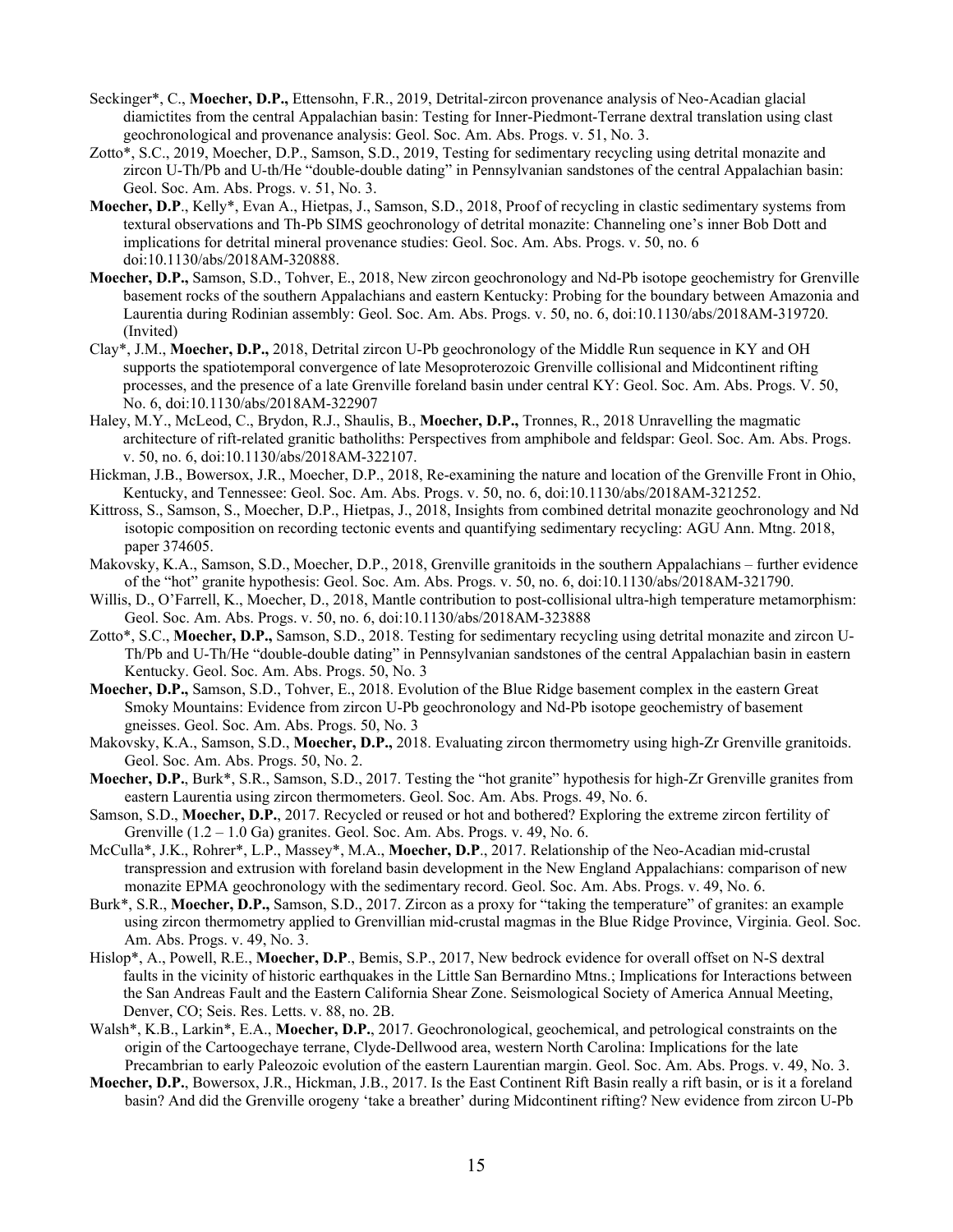geochronology of the Middle Run Fm. and basement orthogneiss in drill core from Kentucky. Geol. Soc. Am. Abs. Progs. v. 49, No. 2.

- **Moecher, D.P.**, Larkin\*, E.A., Quinn\*, R.J., Loughry\*, D.F., Anderson\*, E.D., 2017. Geochemical and geochronological evidence for the Mesoproterozoic to early Paleozoic evolution of the eastern Laurentian margin, Great Smoky Mountains/Blue Ridge basement complex. Geol. Soc. Am. Abs. Progs. v. 49, No. 3.
- **Moecher, D.P**., Massey, M.A., McCulla\*, J.K., 2017. New zircon and monazite U-Th-Pb SIMS ages for metaplutonic and metapelitic gneisses in the Palmer Zone of Transpression, Central MA and CT: Constraints on timing of deformation, high grade metamorphism and delamination(?).Geol. Soc. Am. Abs. Progs. v. 49, No. 3.
- Massey\*, M.A., Berg\*, C.A., **Moecher, D.P.,** 2017. Pre- and syn-kinematic P-T constraints across a zone of transpression, vertical extrusion, and lateral escape in the southern New England Appalachians. Geol. Soc. Am. Abs. Progs. v. 49, No. 3.
- Stern, R.J., Waite, L., **Moecher, D**., Fan, M., Greb, S.F., 2017. The great Pennsylvanian river: A link between Permian basin hydrocarbons and Late Paleozoic collision? Geol. Soc. Am. Abs. Progs. v. 49, No. 1.
- Massey, M.A., **Moecher, D.P.,** 2016. Late Paleozoic transpression, extrusion, and lateral escape in the Appalachian orogen of southern New England, USA: The influence of promontories and embayments on an oblique margin. Geol. Soc. Am. Abst. Progs. v. 48, No. 7.
- **Moecher, D.P.,** Samson, S.D., Hietpas, J., Kelly\*, E.A., 2016. Sedimentary recycling and limits on accuracy of detrital zircon provenance analysis: Insights from detrital monazite geochronology and textures. Geol. Soc. Am. Abst. Progs. v. 48, No. 7.
- Samson, S.D., **Moecher, D.P.**, 2016**.** What caused the "Grenville curse" of detrital zircon studies? Potential mechanisms driving Earth's most zircon-fertile magmatic event. Geol. Soc. Am. Abst. Progs. v. 47, No. 7, 672.
- Hislop\*, A., Powell, R.E., Bemis, S.P., **Moecher, D.P**., 2016, Observations from preliminary 1:24,000 scale bedrock mapping in the western Joshua Tree region: Potential connections between historic seismicity and evolving fault systems. Southern California Earthquake Center Annual Meeting, Proceedings v. XXVI, p. 186.
- **Moecher, D.P**., Hietpas, J., Samson, S.D., Kelly\*, E.A, 2015. Detrital monazite geochronology and textures prove sediment recycling in Appalachian clastic systems. Geol. Soc. Am. Abst. Progs. v. 47, No. 7, 672.
- McCulla, J, Massey, M.A., **Moecher, D.P**., Young, J., Draper, K., 2015, Dating deformation in the Palmer zone of transpression, central Massachusetts: Temporal constraints on models for progressive deformation in the middle crust, Geol. Soc. Am. Abst. Progs. v. 47, No. 7, p. 862.
- Massey, M.A., **Moecher, D.P**., 2015. Pennsylvanian to Permian lateral escape of the Bronson Hill Arc and Central Maine basin in southern New England: Significance of sinistral kinematics along the western Bronson Hill shear zone. Geol. Soc. Am. Abst. Progs. v. 47, No. 7, p. 862.
- Larkin, E.A., Moecher, D.P., 2015. Geologic map of the north half of the Hazelwood 7.5" quadrangle, western North Carolina: Extent of the oldest Grenville basement in the southern Appalachians. Geol. Soc. Am. Abst. Progs. v. 47, No. 2, p. 30.
- Bowersox, R.J., Greb, S.F., **Moecher, D.P.,** Hickman, J.B., 2014, The Precambrian Middle Run Formation in Kentucky: Evidence for fluvial and tidal facies: Geol. Soc. Am. Abst. Progs., v. 46, No. 6, p. 767.
- Rohrer\*, L.P., **Moecher, D.P.,** 2014, Geologic bedrock mapping and structural analysis of the western half of the Petersham 7.5-minute quadrangle, central Massachusetts: Evidence for transpression along the Bronson Hill-Central Maine boundary: Geol. Soc. Am. Abst. Progs., v. 46, in press.
- Kelly\*, E.A., **Moecher, D.P.,** 2014, Age of the Walden Creek Group revisited, rehashed, and finally resolved? Evidence from ages of detrital zircon, detrital monazite, and metamorphic/diagenetic monazite from the Whilhite, Sandsuck, and Shields formations, western Great Smoky Mountains: Geol. Soc. Am. Ann. Mtng. Abst. Progs., v. 46, in press.
- **Moecher, D.P.,** McDowell, S.M., Samson, S.D., Miller, C.F., 2013, Ti-in-zircon thermometry and crystallization modeling support the "hot" Grenville granite hypothesis. Geol. Soc. Am. Annual Mtng. Abst. Progs., v. 45, no. 7, p. 739.
- Kelly\*, E.A., **Moecher, D.P**., 2013, Provenance of the Walden Creek Group, eastern Tennessee; Geol. Soc. Am. Ann. Mtng. Abst. Progs., v. 45, no. 7, p. 739.
- Spaulding\*, D.F., **Moecher, D.P**., 2013, Bedrock geologic map of the west half of the 7.5" Cove Creek Gap quadrangle, western North Carolina: Nature of the Snowbird-Great Smoky Group contact. Geol. Soc. Am. Ann. Mtng. Abst. Progs., v. 45, no. 7, p. 378.
- **Moecher, D.P**., Samson, S.D., 2012, Insight into zircon crystallization from modeling and inclusion relations in high-Zr Grenville granites: implications for zircon thermometers. Geol. Soc. Am. Ann. Mtng. Abst. Progs., v. 44, No. 7, 493.
- Quinn\*, R.J., **Moecher, D.P**., Satkoski, A.M., Samson, S.D., Tohver, E., 2012, Nd-Pb isotope systematics and zircon U-Pb geochronology support a native crustal component within Grenville basement, eastern Great Smoky Mtns., Geol. Soc. Am. Annual Mtng. Abst. Progs., v. 45, in press.
- Samson, S.D., Hietpas, J., **Moecher, D.P.,** 2012, Recording orogenesis: Multiple minerals, multiple methods. Geol. Soc. Am. Annual Mtng. Abst. Progs., v. 44, No. 7, 71.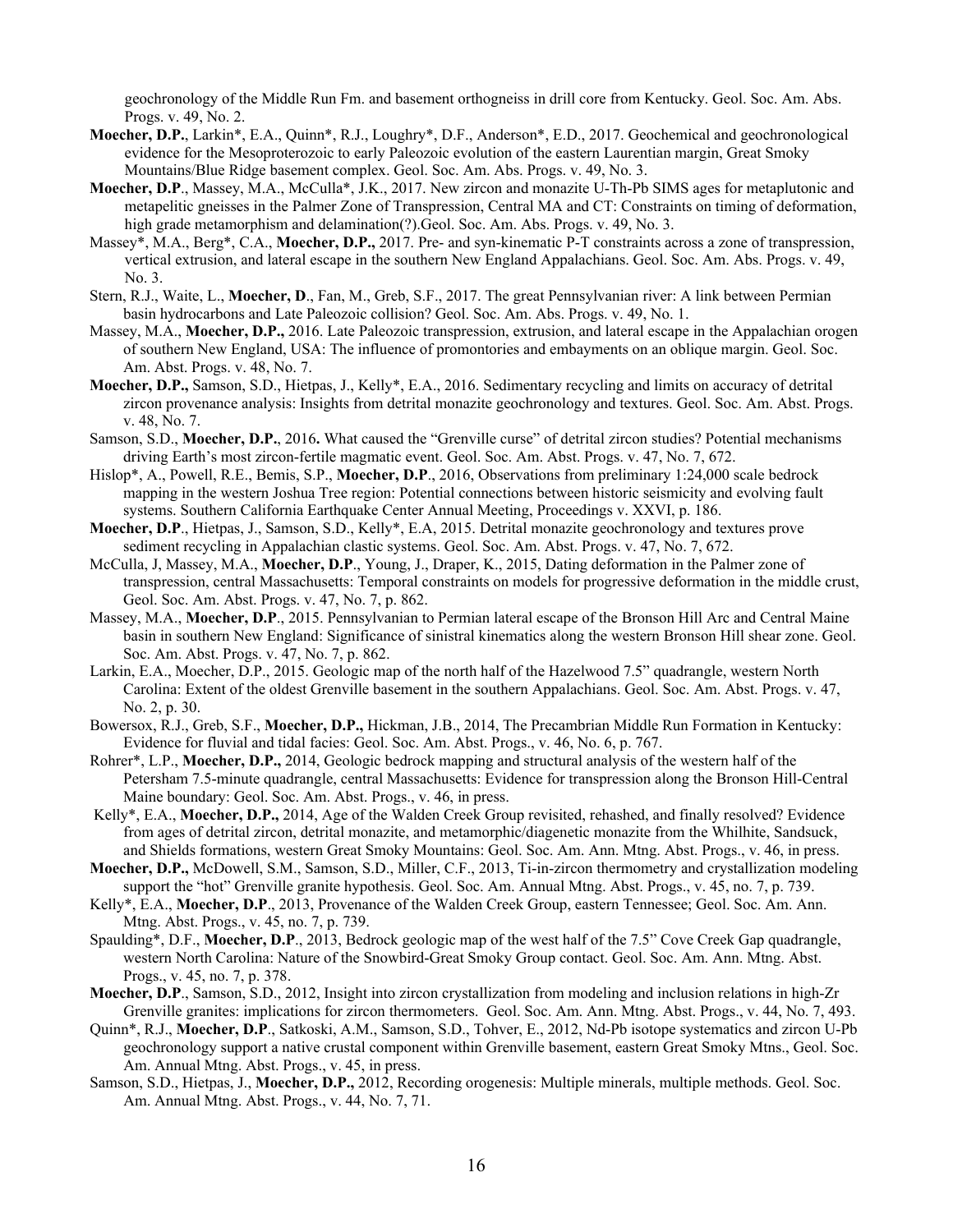- Samson, S.D., Satkoski, A.M., **Moecher, D.P**., 2012. Zircon, zircon everywhere: What caused the zircon superfertility of Grenville magmas? Goldschmidt conference, 2012, Montreal.
- Massey\*, M.A., **Moecher, D.P**., 2012. Microstructure and crystallographic preferred orientation of polycrystalline microgarnet aggregates developed during flattening, grain boundary sliding, and diffusion creep. *Geol. Soc. Am. Annual Mtng. Abst. Progs*., v. 44, no. 2, p. 106.
- Massey\*, M.A., **Moecher, D.P**., 2012. Transpression and extrusion in south-central New England resulting from Late Paleozoic oblique collision. *Geol. Soc. Am. Annual Mtng. Abst. Progs*., v. 44, no. 2, p. 38.
- Quinn\*, R.J., **Moecher, D.P.,** Samson, S.D., Tohver, E., 2012. Further evidence for an old crustal component in southeast Laurentia basement from U-Pb zircon geochronology, eastern Great Smoky Mtns. *Geol. Soc. Am. Annual Mtng. Abst. Progs*., v. 44, no. 4, p. 64.
- Chakraborty\*, S., Romanek, C.S., **Moecher, D.P**., 2011. Whole rock geochemistry, mineralogy, petrography and thermometry of an L6 chondrite from Pembine County, North Dakota. *Geol. Soc. Am. Annual Mtng. Abst. Progs*., v. 43, no. 5, p. 268.
- Hietpas, J., Samson, S.D., **Moecher, D.P**., 2011. A multivariate statistical analysis of detrital garnet major element chemistry as a tool for quanitative sediment provenance. *Geol. Soc. Am. Annual Mtng. Abst. Progs*., v. 43, no. 5, p. 206.
- Samson, S.D., Hietpas, J., **Moecher, D**., 2011. The good, the bad, and the ugly: Assessing the utility of detrital minerals in provenance analysis. *Geol. Soc. Am. Annual Mtng. Abst. Progs*., v. 43, no. 5, p. 204.
- Samson, S.D., Hietpas, J., **Moecher, D.,** 2011. Age and isotopic composition of detrital monazite crystals: tectonic events recorded in high fidelity. *Geol. Soc. Am. Annual Mtng. Abst. Progs*., v. 43, no. 5, p. 608.
- Quinn\*, R.J., Samson, S.D., **Moecher, D.P**., Tohver, E., 2011. The nature and extent of exotic crustal components in southern Laurentia: New age and Nd-Pb isotope evidence from Grenville basement gneisses, eastern Great Smoky Mtns. *Geol. Soc. Am. Annual Mtng. Abst. Progs*., v. 43, no. 5, p. 490.
- Leib\*, S.E., Quinn, R.J., RiCharde, G.E., **Moecher, D.P.,** 2011, Geothermobarometry on mafic and pelitic gneisses from Winding Stair to Dellwood, NC: Filling the gap in Taconian P-T data in the Eastern Blue Ridge: *Geol. Soc. Am. SE Section Mtn. Abst. Progs*., v. 43, No. 2, p. 30.
- **Moecher, D.P**., RiCharde, G.E., Andresen, A., Augland, L.E., 2011, Keeping it hot but not too heavy: Low pressure eclogite with granulite facies overprint in Liverpool Land, East Greenland Caledonides: *Geol. Soc. Am. SE Section Mtn. Abst. Progs*., v. 43, No. 2, p. 21.
- Walker, T.B., **Moecher, D.P**., 2011, Bedrock geology of the 7.5 min. East Brookfield quadrangle, south-central Massachusetts: Structural and petrologic evidence for the nature of regional deformation and kinematics of the southern Central Maine Zone: *Geol. Soc. Am. SE Section Mtn. Abst. Progs*., v. 43, No. 1, p. 150.
- Busbaher, D., Liu, W., **Moecher, D.,** Sekulic, D.P., 2011, High Temperature Brazing of Porous Tungsten with Nano Structured Mo-Ni for a Dispenser Cathode Application, XII International Electronics Vacuum Conference, IVEC 2011, v. 43.
- Steltenpohl, M.G., **Moecher, D.P**., Ball, J.B., Mager, S.M., Buchanan, J.W., Hames, W.J., 2010, The Eidsfjord shear zone: an early Devonian, paleoseismogenic low-angle normal fault exposed in the Lofoten-Vesterålen, north Norway. *Geol. Soc. Am. Ann. Mtng. Abst. Progs*. v. 42, no. 5, p. 264.
- Chakraborty\*, S., **Moecher, D.P**., Samson, S.D., Loughry\*, D., 2010, Provenance analysis of the Neoproterozoic Ocoee Supergroup, eastern Great Smoky Mountains, NC/TN. *Geol. Soc. Am. Abst. Progs.,* v. 42, No. 1, p. 58.
- Hietpas, J., Samson, S.D., **Moecher, D.P**., Schmitt, A., 2010, Complete identification of sediment donor terranes…Careful whom you ask. *Geol. Soc. Am. Abst. Progs.,* v. 42, No. 1, p. 172.
- Loughry, D.F., Jr., **Moecher, D.P.,** 2010, Origin of Blue Ridge basement rocks, Dellwood quad, western NC: New evidence from U-Pb zircon geochronology and whole rock geochemistry. *Geol. Soc. Am. Abst. Progs.,* v. 42, No. 1, p. 18.
- Massey\*, M.A., **Moecher, D.P**., 2010, Carboniferous transpression and scale-dependent strain heterogeneity in the southern Bronson Hill zone, New England as a result of dextral oblique convergence with the Central Main zone. *Geol. Soc. Am. Abst. Progs., v. 42, No. 1, p. 127.*
- **Moecher, D.P**., Hietpas, J., Samson, S.D., Chakraborty\*, S., 2010, Insights into southern Appalachian metamorphism from ages of detrital monazite and zircon in modern alluvium and bedrock sources. *Geol. Soc. Am. Abst. Progs.,* v. 42, No. 1, p. 172.
- O'Brien\*, T.M., **Moecher, D.P**., 2010, Orogen parallel ductile extension attending transpression in the Bronson Hill-Central Maine boundary zone, MA-NH: Results from bedrock mapping in the Winchendon 1:25000 quadrangle. *Geol. Soc. Am. Abst. Progs., v. 42, No. 1, p. 165.*
- O'Brien\*, T.M., **Moecher, D.P**., 2009, Bedrock geology of the Winchendon 1:25,000 quadrangle (MA-NH) and implications for the Bronson Hill-Central Maine boundary zone. *Geol. Soc. Am. Abst. Progs., v. 41, No. 3, p. 13.*
- Chakraborty\*, S., **Moecher, D.P**., 2008, Detrital mineral chemistry and petrographic constraints on provenance of Snowbird Group siltstones, eastern Great Smoky Mountains. *Geol. Soc. Am. Abst. Progs., v. 40.*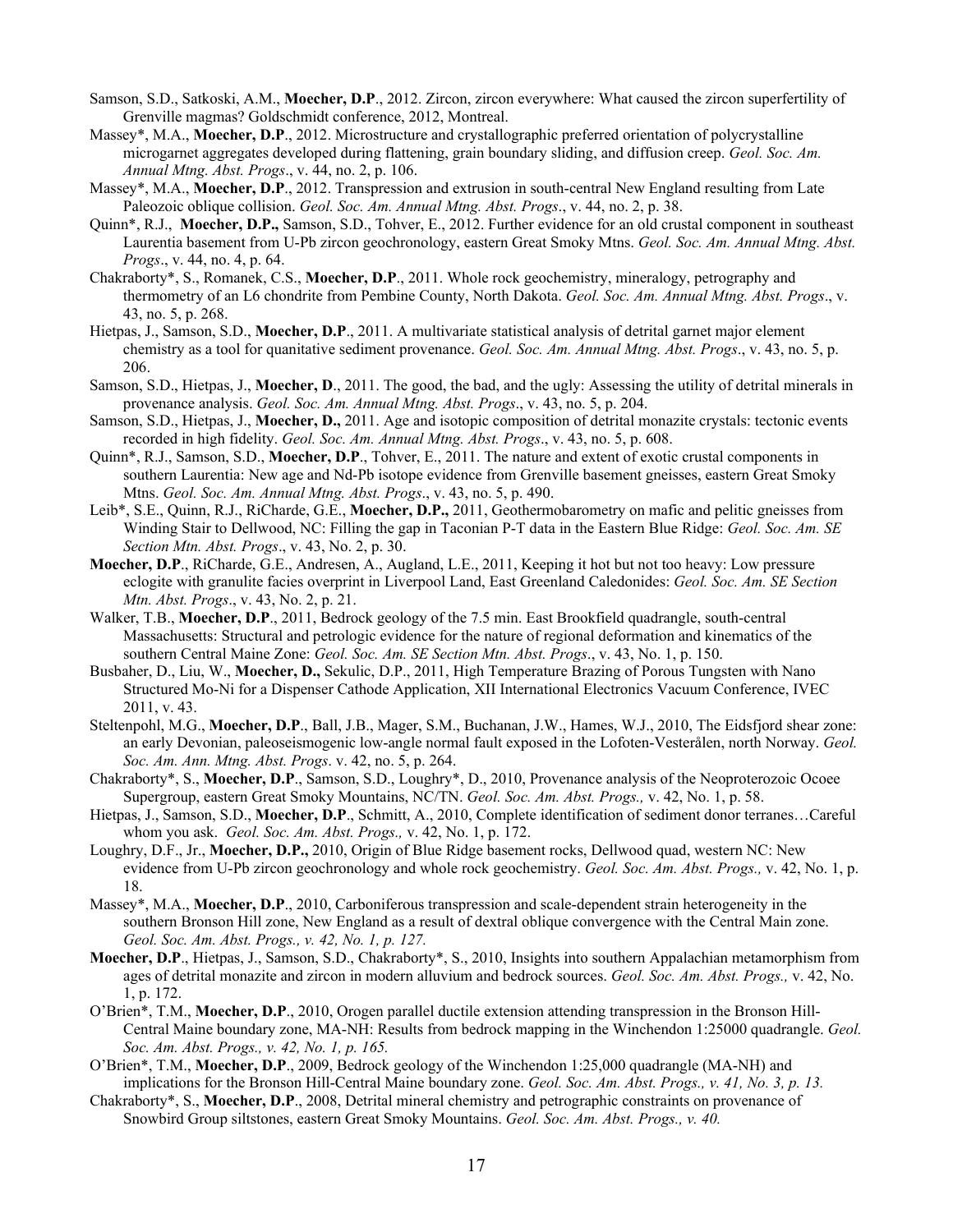- Hietpas, J., Samson, S.D., Chakraborty\*, S., **Moecher, D.P**., 2008, Zircon based provenance studies: going all the way requires more than just a date. *Geol. Soc. Am. Abst. Progs., v. 40.*
- Massey\*, M.A., Moecher, D.P., 2008, New detailed mapping in the Palmer 1:24,000 quadrangle, south-central Massachusetts: constraints on post-Acadian evolution of the Bronson Hill Terrane. *Geol. Soc. Am. Abst. Progs., v. 40.*
- Massey\*, MA., Moecher, D.P., 2008, Late Paleozoic dextral transpression driven by oblique convergence, southern Bronson Hill terrane, Massachusetts. *Geol. Soc. Am. Abst. Progs., v. 40.*
- Ball, J., Steltenpohl, M.G., **Moecher, D.P**., 2008, The Development of Pseudotachylytes within Heier's Shear Zone, Løfoten-Vesterålen, North Norway, and Implications for Late- to Post-Caledonian Tectonics; *Geol. Soc. Am. Abst. Progs., v. 40.*
- Chakraborty, S.\*, **Moecher, D.P**., and Samson, S.D., 2008, Detrital Mineral Chemistry and Petrographic Constraints on Provenance of Snowbird Group Siltstones, Eastern Great Smoky Mountains; *Geol. Soc. Am. Abst. Progs., v. 40.*
- **Moecher, D.P**., Anderson, E.D.\*, 2008, Omphacite breakdown reactions in relation to eclogite exhumation rates. *33rd Intl. Geological Congress abstracts.*
- Anderson, E.D.\*, **Moecher, D.P**., 2008, Geochronology and geochemistry of basement rocks, Dellwood area, eastern Great Smoky Mountains (NC). *Geol. Soc. Am. Abs. Progs. 40, no. 2*
- Clemons, K.M.\*, **Moecher, D.P.**, 2008, Reinterpretation of the deformation history of the Greenbrier Fault, Great Smoky Mountains: petrologic, structural and geochemical constraints. *Geol. Soc. Am. Abs. Progs. 40, no. 2.*
- Hietpas, J., Samson, S., Chakraborty, S., **Moecher, D**., 2008. Zircon-based provenance studies: going all the way requires more than just a date. *Geol. Soc. Am. Abs. Progs. 40, no. 2, in press.*
- Massey, M.A.\*, **Moecher, D.P**., 2008, New, detailed mapping in the Palmer 1:24,000 quadrangle, south-central Massachusetts: constraints on post-Acadian evolution of the Bronson Hill terrane. *Geol. Soc. Am. Abs. Progs. 40, no. 2.*
- **Moecher, D.P**., Massey, M.A.\*, 2008, Late Paleozoic dextral transpression driven by oblique convergence, southern Bronson Hill terrane, Massachusetts. *Geol. Soc. Am. Abs. Progs. 40, no. 2.*
- Massey, M.A.\*, Prior, D., **Moecher, D.P**., 2007. Microstructural evolution of garnet in a greenschist facies transpression zone: Am. Geophysical Union, *Eos Transactions*, Fall Meet. Suppl., Abstract MR43E-09.
- **Moecher, D.P**., Massey, M.A.\*, 2007. Late Paleozoic partitioned transpression and heterogeneous extrusion of granitic Monson orthogneiss, Appalachian Orogen, southern New England, USA: Am. Geophysical Union, *Eos Transactions*, Fall Meet. Suppl., Abstract T23E-03.
- **Moecher, D.P**., Anderson, E.D.\*, Clemons, K.M.\*, Massey, M.A.\*, 2007. The pattern of tectonic overprinting in the Western-Central Blue Ridge by deformation propagating from Eastern Blue Ridge-inner Piedmont Convergence. *Geol. Soc. Am. Abs. Progs. 39, no. 2, p. 79.*
- Massey\*, M.A., **Moecher, D.P.,** 2006**.** Heterogeneous flow of an extruded granitic dome in the Bronson Hill Terrane, Massachusetts, USA: Evidence for oblique convergence and indentation, and the Alleghanian 0rogeny**.** AGU Eos Transactions, 87(52), Fall Meet. Suppl., Abstract T23B-0495.
- **Moecher, D.P**.**,** Samson, S.D., 2006. Grenville zircon fertility, baby boom, and baby boom echo: natural bias in the detrital zircon record. Am. Geophysical Union, *Eos Transactions*, 87(52), Fall Meet. Suppl., Abstract V41E-03.
- Anderson\*, E.D., **Moecher, D.P.,** 2006. Reaction textures in retrograde eclogites: Mechanisms and mass blance as a f function of decompression and cooling rates. *Geol. Soc. Am. Abs. Progs*. 38, no. 7, p. 112
- **Moecher, D.P.**, Samson, S.D., 2006**.** Grenville zircon fertility and baby boom: natural bias in the Appalachian detrital zircon record. *Geol. Soc. Am. Abs. Progs*. 38, no. 3, p. 62.
- Anderson\*, E.D., **Moecher, D.P.,** 2006. A comparison of retrograde eclogites along the EBR-WBR boundary, western N.C.: Plag-bearing Grt-Cpx amphibolites preserve a record of high P-tectonics in the eastern Great Smoky Mountains. *Geol. Soc. Am. Abs. Progs*. 38, no. 3, p. 74.
- Clemons\*, K., **Moecher, D.P.**, 2006. Kinematic and petrofabric analysis of the Greenbrier discontinuity, Great Smoky Mountains, North Carolina and Tennessee. *Geol. Soc. Am. Abs. Progs*. 38, no. 3, p. 66.
- Heck\*\*, J.N., **Moecher, D.P.**, 2006. The petrology and mineral chemistry of select lamprophyre dike intrusions in western Kentucky. *Geol. Soc. Am. Abs. Progs*. 38, no. 3, p. 34.
- Yoksoulian\*, L.E., **Moecher, D.P.**, Rimmer, S., 2006. From the bottom to top: preliminary report of the origin and conditions of kimberlite ascent and emplacement-focus on diamond survivability (Elliott County Kimberlite, KY). *Geol. Soc. Am. Abs. Progs*. 38, no. 3, p. 73.
- Anderson\*, E.D., **Moecher, D.P**., 2005. Assessment of re-equilibration mechanisms of plag and cpx in high-pressure amphibolites and retrograde eclogites. *Geol. Soc. Am. Abs. Progs*. 37, no. 7, p. 53.
- Massey\*, M.A., **Moecher, D.P**., 2005. High-grade extrusion to low-grade extension as mechanisms of late Paleozoic terrane modification in the southern Bronson Hill Terrane, New England, U.S.A. *Geol. Soc. Am. Abs. Progs*. 37, no. 7, p. 20.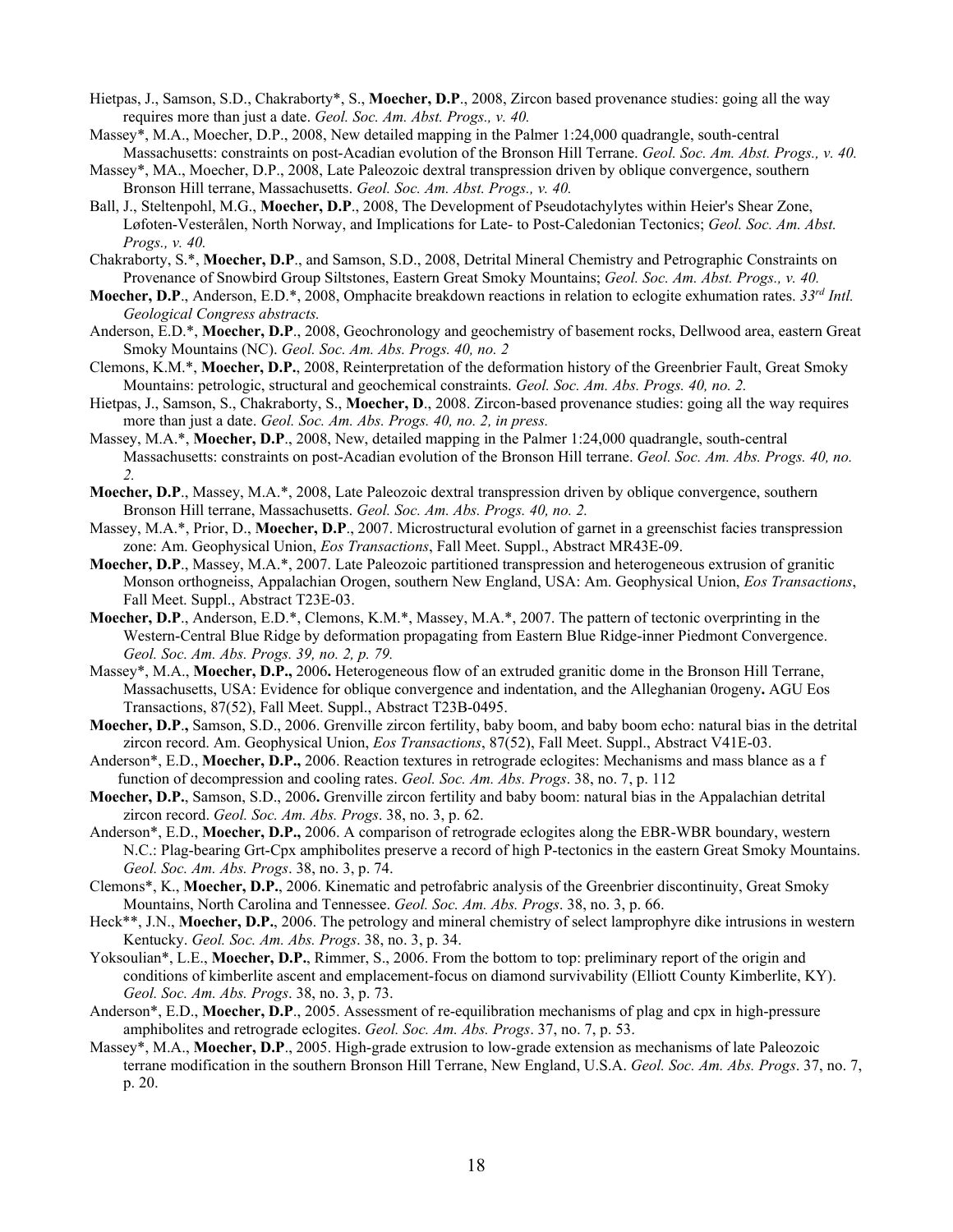- **Moecher, D.P**., Samson, S.D., 2005**.** Grenville zircon fertility, baby boom, and baby boom echo: natural bias in the detrital zircon record. *Geol. Soc. Am. Abs. Progs*. 37, no. 7, p. 18.
- **Moecher, D.P.**, 2005. Overview of Taconian tectonism in the southern Blue Ridge-still the same, after all these years. *Geol. Soc. Am. Abs. Progs*. 37, no. 1, p. 65.
- Anderson\*, E.D., Massey, M.A., **Moecher, D.P.**, 2005. Disparate pressure conditions for Ky-grade metapelites and high pressure amphibolite (NOT retrograded eclogite) near the EBR-WBR terrane boundary Dellwood, NC. *Geol. Soc. Am. Abs. Progs*. 36, no. 2, p. 40.
- Massey\*, M.A., **Moecher, D.P.**, 2005. Late Paleozoic extrusion and elongation as important mechanisms in the tectonic evolution of the southern Bronson Hill terrane. *Geol. Soc. Am. Abs. Progs*. 37, no. 1, p. 32.
- Clemons\*\*, K.M., **Moecher, D.P**., 2004. Petrofabric analysis of the Great Smoky-Snowbird Gp contact, Cove Creek area, eastern Great Smoky Mtns., NC. *Geol. Soc. Am. Abs. Progs*. 36, no. 1.
- Moecher, D.P., Tracy, R.J., Miller, B.V., 2004. Taconian metamorphism alive and well in the southern Blue Ridge. *Geol. Soc. Am. Abs. Progs*. 36, no. 2, p. 135.
- Anderson\*, E.D., **Moecher, D.P.,** 2003. Late deformation fabrics near the Western and Eastern Blue Ridge boundary, eastern Great Smoky Mountains. *Geol. Soc. Am. Abs. Progs*. 35, no. 1, p. 20.
- Crevier\*, J.M., **Moecher, D.P**., 2003. A closer look at pseudotachylyte formation: melt-generating reactions revealed by optical and electron microscopy. *Geol. Soc. Am. Abs. Progs*. 35, no. 1, 33.
- Massey\*, M.A., **Moecher, D.P**., 2003. Metamorphic and structural evolution of the Eastern Blue Ridge-Western Blue Ridge boundary as exposed between Soco Gap and Balsam Gap, western NC. *Geol. Soc. Am. Abs. Progs*. 35, no. 1, 22.
- **Moecher, D.P**., Tracy, R.J., Anderson\*, E.D., 2003. Taconian metamorphism in eastern Great Smoky Mountains inferred from U-Th-Pb monazite chemical ages. *Geol. Soc. Am. Abs. Progs*. v. 35, No. 1, 20.
- Berg\*, C.A., **Moecher, D.P.,** 2002. Decoupled oxygen isotope and AFM equilibria in metamorphic rocks. *Geol. Soc. Am. Abs. Progs*. 34, 501.
- Massey\*, M.A., **Moecher, D.P**., 2002. Metamorphic and structural evolution of the Eastern Blue Ridge-Western Blue Ridge Boundary ("The Hayesville Fault") along the Blue Ridge Parkway, Western NC. *Geol. Soc. Am. Abs. Progs*. 34, 377.
- **Moecher, D.P.,** Tracy, R.J., Massey\*, M.A., 2002. Monazite chemical ages reveal more than one "Great Smoky Group" in southern Blue Ridge, Appalachian Orogen. *Geol. Soc. Am. Abs. Progs*. 34, 69.
- **Moecher, D.P.**, Miller, C.F., 2000. Precise age for peak granulite facies metamorphism and melting in the Eastern Blue Ridge from SHRIMP U-Pb analysis of zircon. *Geol. Soc. Am. Abs. Progs*. 32, No. 2, 63.
- **Moecher, D.P.,** Cleary, M., O'Hara, K.D., Allan, J.D, 1999. Mineralogy of a mullite-bearing pseudotachylyte. *Geol. Soc. Am. Abs. Progs*, 31, no. 7, 359.
- **Haynes, E.A.,** Moecher, D.P., Valley, J.W. 1999. Oxygen isotope analysis of carbonate, silicates and oxides in carbonatites: constraints on crystallization temperatures and cooling rates. *Geol. Soc. Am. Abs. Progs*, 31, no. 7, 416.
- **Moecher, D.P.,** 1999. Kyanite-sillimanite-melt relationships at Winding Stair Gap, NC: Constraints on the Taconian granulite facies P-T path of the southern Blue Ridge. *Geol. Soc. Am. Abs. Progs*. 31, no. 3, p. A-31.
- **Moecher, D.P.,** 1998. Potential effects of deformation partitioning and sequential porphyroblast growth on oxygen isotope systematics in polymetamorphic rocks. *Geol. Soc. Am. Abs. Progs*, 30, no. 7, p. A-229..
- Haynes, D.P., **Moecher, D.P.,** 1998. Petrogenesis of metamorphosed Grenville carbonatites, Ontario. *Geol. Soc. Am. Abs. Progs*, 30, no. 7, p. A-25.
- Wunsch, D.J., **Moecher, D.P.,** Wunsch, D.R., 1998. Source of barium and fluoride in groundwater derived from the Breathitt Formation, eastern Kentucky. *Geol. Soc. Am. Abs. Progs*, 30, no. 7, p. A-86.
- **Moecher, D.P.,** 1998. Kyanite-sillimanite-melt relationships in migmatitic gneisses at Winding Stair Gap, NC: Reevaluation of an alternative view. *Geol. Soc. Am. Abs. Progs.*, v. 30, No. 4, p. 52.
- Dietsch, C., Lanzirotti, A., **Moecher, D.P.,** 1998. New U-Pb, stable isotope, and petrologic constraints on the thermotectonic history of the gneiss dome belt (western Connecticut), southwestern New England Appalachians. *Geol. Soc. Am. Abs. Progs.*, v. 30, No. 1, p. 14.
- Krukoski, J.C., **Moecher, D.P.,** 1998. Depth of ductile deformation along the Chunky Gal Fault, NC: Evidence from sillimanite-rich tectonic schists. *Geol. Soc. Am. Abs. Progs.*, v. 30, No. 4, p. 22-23.
- O'Hara, K.D., **Moecher, D.P**., Sharp, Z.D., 1998. Oxygen isotopic composition of artificial and natural pseudotachylytes from the Appalachians and elsewhere. *Geol. Soc. Am. Abs. Progs.*, v. 30, No. 4, p. 53.
- **Moecher, D.P.,** 1997, Comparison of conventional and oxygen isotope thermometry in mono- and polymetamorphic pelitic rocks. *Geol. Soc. Am. Abs. Progs.*, v. 29, p. 337.
- **Moecher, D.P.,** Anderson, E.D., Cook, C.A., and Mezger, K., 1997. Petrogenesis of carbonatites in the Grenville Province, Ontario. *Geol. Assoc. Canada Prog. Abs., v*. 22, p. 104.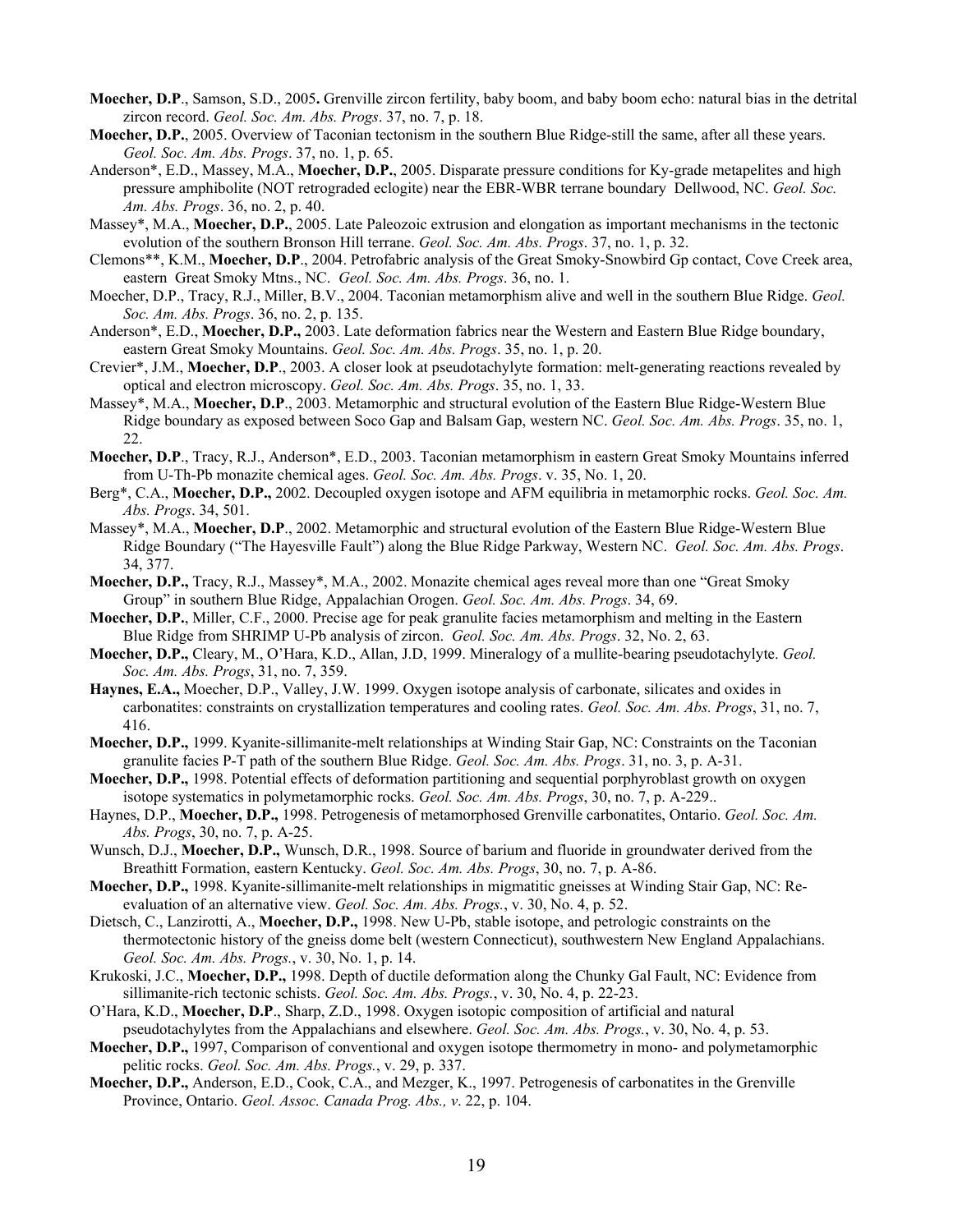- **Moecher, D.P.**, 1997, Kyanite-Sillimanite relationships in high grade gneisses at Winding Stair Gap, N.C.: an alternative view. *Geol. Soc. Amer. Abs. Progs.* 29, p. 59-60.
- Haynes, E., **Moecher, D.P.**, 1997, A calcite-biotite-serpentine-perovskite xenolith from the Elliott County, KY, kimberlite: a sample of primary kimberlite melt? *Geol. Soc. Amer. Abs. Progs.* 29, p. 22-23.
- Hyatt, J.A., **Moecher, D.P.**, O'Hara, K.D., 1997, Conversion of granulite facies meta-gabbro to amphibolite by ductile shearing: Mineralogic evidence. *Geol. Soc. Amer. Abs. Progs.* 29, p. 25.
- Mueller, Achim, **Moecher, D.P.,** 1997, Garnet and sillimanite growth during retrograde shearing along the Chunky Gal Fault, NC: Implications for interpretation of peak metamorphic mineral assemblages in the southern Blue Ridge. *Geol. Soc. Amer. Abs. Progs.* 29, p. 60.
- Thomas, I., Yang, X.-Y., **Moecher, D.P.**, O'Hara, K.D., 1997, Mass transfer attending tectonic mixing in a high grade ductile shear zone: Geochemical evidence. *Geol. Soc. Amer. Abs. Progs.* 29, p. 74.
- **Moecher, D.P.,** 1996, The importance of deformation in driving metamorphic reconstitution and re-equilibration: Examples from the Appalachian orogen, New England, U.S.A. In, What Drives Metamorphism? *Geol. Soc. London Meta. Studies Group, Abstracts with Prog. pp. 54-55.*
- **Moecher, D.P.,** O'Hara, K.D., Sharp, Z.D., Allen, J.L., 1996, O isotope systematics of pseudotachylite and gneissic wall rock from the Homestake shear zone, Central Colorado. *Geol. Soc. Amer. Abs. Progs.* 28, A-382.
- O'Hara, K., Sharp, Z.D., **Moecher, D.P.,** Jenkin, G.R.T., 1996, The effect of deformation on oxygen isotope exchange in quartz and feldspar and significance of isotopic temperatures in mylonites. *Geol. Soc. Amer. Abs. Progs.* 28, A-189.
- Yang, X-Y., O'Hara, K.D., **Moecher, D.P.,** 1996, Tectonic mixing and mass transfer processes in an upper amphibolite facies shear zone. *Geol. Soc. Amer. Abs. Progs.* 28, A-244.
- **Moecher, D.P.,** 1996, "Regional" Alleghanian metamorphism along a deep crustal decollement, south central New England. *Geol. Soc. Amer. Abs. Progs.* 28, No. 3, 83.
- **Moecher, D.P.,** 1996, Disparate mid- to late Palezoic cooling histories in the southern Connecticut Valley Zone: Differential uplift or thermal disturbance? *Geol. Soc. Amer. Abs. Progs.* 28, No. 3, 83.
- Ramirez, B.R., Moecher, D.P., Dietsch, C., 1996. Textural and chemical zoning constraints on interpretation of Acadian P-T conditions, southern Connecticut Valley zone, New England. *Geol. Soc. Amer. Abs. Progs.* 28, No. 3, 92.
- Anderson, A.E., C.A. Cook, **Moecher, D.P.**, 1995. Geochemical constraints on the origin of carbonatite-like rocks in the central metasedimentary belt, Grenville Province, southern Ontario. *Geol. Soc. Amer. Abs. Progs.* 27, No. 6, A-119.
- **Moecher, D.P.,** 1995. Failure to equilibrate-limitations on determining P-T histories in multiply-deformed rocks: examples from the Willimantic and Pelham dome area, New England Appalachian. *Geol. Soc. of Am. Abs. with Progs.,* 27, No. 6, A-316.
- **Moecher, D.P.,** 1995. Middle to late Paleozoic tectonometamorphic events in south-central New England: Insights from P-T-t studies in the Willimantic, Pelham, and Waterbury dome areas. *Geol. Soc. of Am. Abs. with Progs.,* 27, p. 77.
- **Moecher, D.P.,** 1994. The extent and conditions of late Paleozoic metamorphic reconstitution in south-central New England: Evidence from sheared rocks around the Willimantic and Pelham domes. *Geol. Soc. of Am. Abs. with Progs.,* 26, A-479.
- **Moecher D.P.,** Prater, D.S., 1994. Mineralogy of a garnet-spinel websterite xenolith from the Elliott Co. (KY) kimberlite: implications for the lower crust below the Appalachian Basin. *Geol. Soc. of Am. Abs. with Progs.*, 26, A-45.
- **Moecher D.P.** 1993. Scapolite phase equilibria and carbon isotopes: Constraints on fluid composition and source in the lower continental crust **[invited]**. European Union of Geosciences, *Terra Abstracts* 1993, 8.
- **Moecher D.P.,** Sharp, Z.D. (1993) Sub-grain-scale oxygen isotope variations in a porphyroclastic meta-anorthosite **[invited]**. European Union of Geosciences, *Terra Abstracts* 1993, 376.
- **Moecher, D.P.**, Cosca, M.A., 1992.  $^{40}Ar^{39}Ar$  evidence for delayed post-Acadian cooling in the southernmost Connecticut Valley Synclinorium. *Geol. Soc. of Am. Abs. with Progs*. 24, A-187.
- **Moecher, D.P.**, Wintsch, R.P., 1991. Petrologic and thermobarometric evidence for Alleghanian metamorphism and deformation around the Willimantic Dome, eastern Connecticut. *Geol. Soc. of Am. Abs. with Progs*. 23, 446.
- **Moecher, D.P.**, Essene, E.J., 1990. Calculation of a-X relations for carbonate scapolite based on natural scapoliteplagioclase-calcite assemblages. *Geol. Soc. of Am. Abs. with Prog*. 22, 70. **[invited]**
- **Moecher, D.P.**, Essene, E.J., 1990. Calculation of CO<sub>2</sub> activities using scapolite equilibria: constraints on fluid composition during high-grade metamorphism. *Geol. Soc. of Am. Abs. with Progs*. 22, 211.
- Lamb, W.M., **D.P. Moecher,** 1990. Ambiguities in the interpretation of primary fluid inclusions in high-grade metamorphic rocks: Evidence from the Whitestone Anorthosite, Parry Sound, Ontario. Invited Paper in Barton,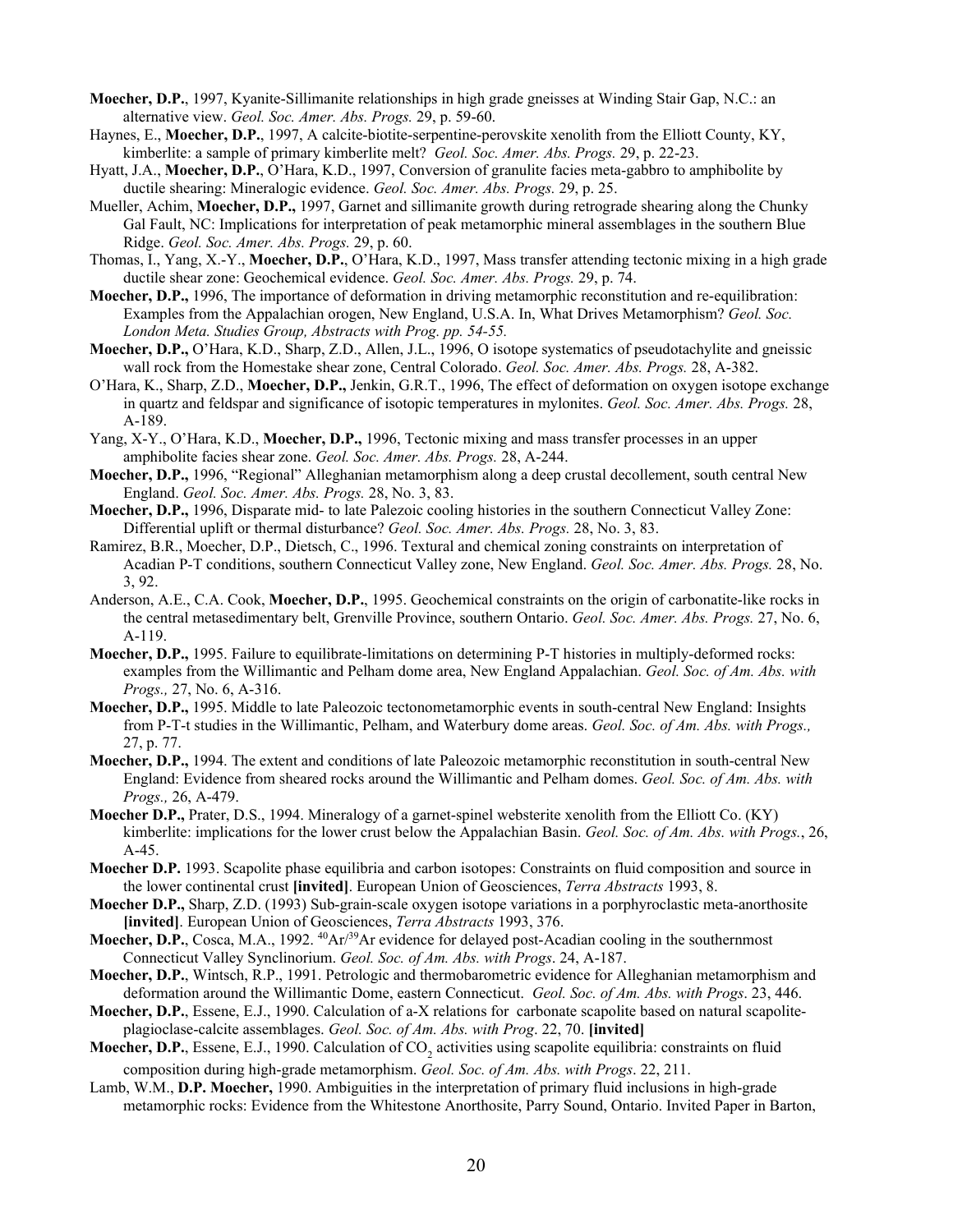J.M. (ed) The Limpopo Belt: A field workshop on granulites and deep crustal tectonics. *Extended Abstract*, 72- 76.

- Lamb, W.M., **D.P. Moecher,** 1990. Fluid inclusion investigation of the Whitestone Anorthosite: Parry Sound, Ontario. *Geol. Soc. Amer. Abs. Progs.* 22, A29.
- **Moecher, D.P.**, Chou, I-Ming, 1989. Experimental study of equilibria in the system Fe-Ca-Si-O and revised estimates of m,fG298 for andradite and hedenbergite. *Geol. Soc. of Am. Abs. with Progs*. 21, 156.
- **Moecher, D.P.**, E.J. Essene, J.W. Valley, 1988. Stable isotopic and petrologic constraints on interactions between meta-anorthosite and marble. *Geol. Soc. Amer. Abs. Progs.* 20, A46.
- **Moecher, D.P.**, E.J. Essene, 1988. Scapolite phase equilibria: further constraints on fluids in granulites. NATO Advanced Research Workshop: Petrology and geochemistry of granulites (Clermont-Ferrand, France). *Terra Cognita* 8, 255.
- **Moecher, D.P.**, E.J. Essene, J.W. Valley, 1988. The Whitestone Anorthosite revisited: isotopic constraints on fluid sources and extent of country rock interaction. 1988 Grenville Workshop (Ganonoque, Ontario).
- **Moecher, D.P.**, E.J. Essene, 1987. A new garnet-clinopyroxene-plagioclase-quartz geobarometer and applications in the Grenville Province of Ontario. *Eos* 68, 453.
- **Moecher, D.P.**, J.W. Valley, E.J. Essene, 1986. Carbon isotopic composition of high grade scapolites: constraints on possible fluid sources in granulites. *Geol. Soc. Amer. Abs. Progs*.18, 697.
- **Moecher, D.P.**, E.J. Essene, 1986. Fluid composition in Grenville gneisses: constraints from scapolite equilibria. *Geol. Assoc. Canada-Min. Assoc. Canada Prog. Abs*. 11, 102.
- **Moecher, D.P.**, E.J. Essene, 1985. Scapolite as a potential sensor of fluid composition in calc-silicates and granulites. *Geol. Soc. Amer. Abs. Progs*. 17, 666.
- Chou, I-Ming, D.P. Moecher, 1989. A new method for control and measurement of  $N_2$  and  $NH<sub>3</sub>$  fugacities in hydrothermal experiments. *Geol. Soc. Amer. Abs. Progs.* 21, A156.
- Cosca, M.A., **D.P. Moecher**, E.J. Essene, 1986. Activity-composition relations for the join grossular-andradite and application to calc-silicate assemblages. *Geol.Soc. Amer. Abs. Progs.* 18, 572.
- **Moecher, D.P.**, E.J. Essene, 1985. S<sub>298</sub> of an intermediate scapolite and phase equilibrium constraints on Al-Si disorder. *Eos* 18, 390.
- **Moecher, D.P.**, L.G. Medaris, Jr., 1984. Comparative geothermobarometry and determination of late Archean metamorphic conditions at Granite Falls, SW Minnesota. *Geol. Soc. Amer. Abs. Progs. 18*, 572.